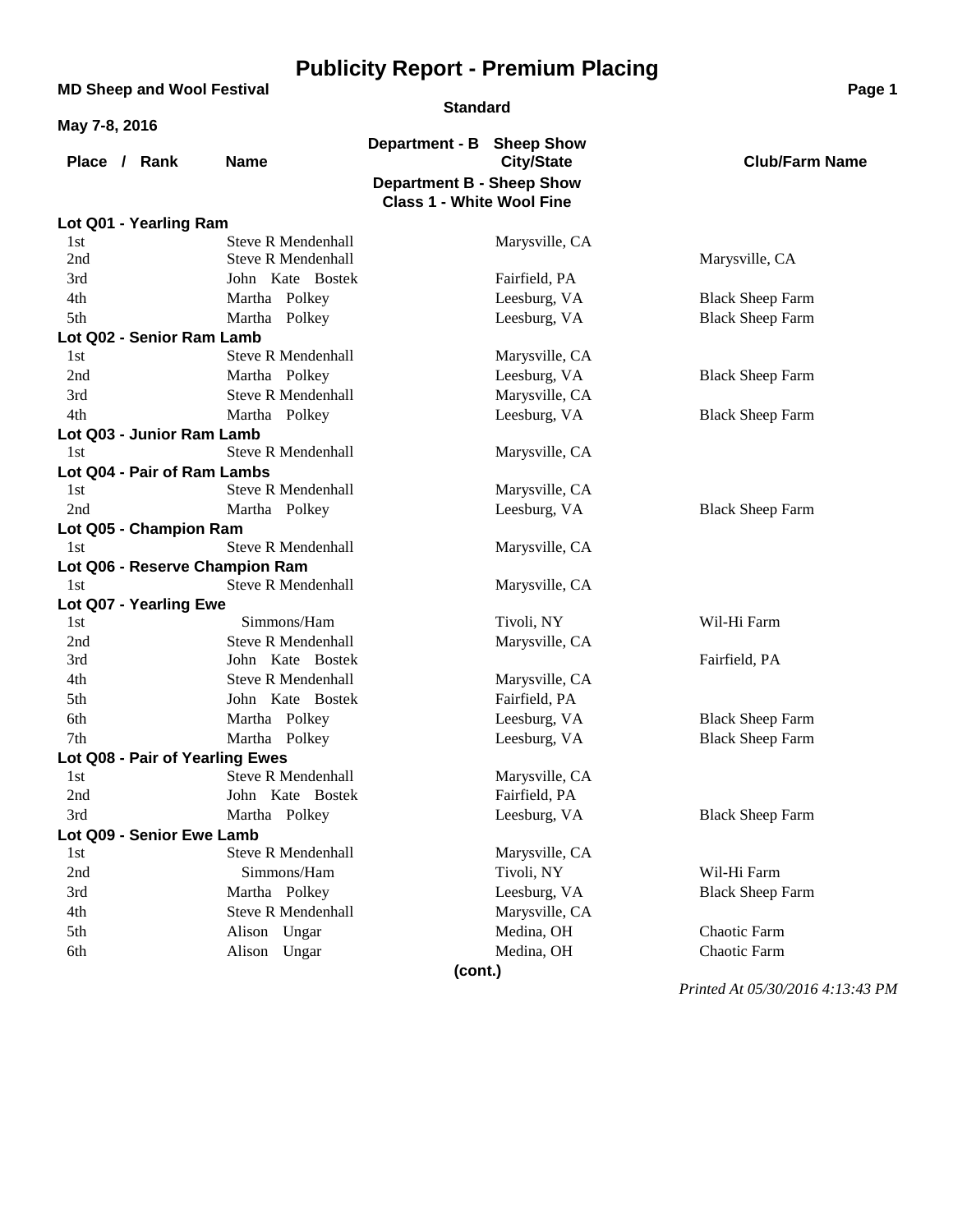**MD Sheep and Wool Festival <b>Page 2 Page 2** 

#### **Standard**

| May 7-8, 2016                       |                                          |                   |                                                |
|-------------------------------------|------------------------------------------|-------------------|------------------------------------------------|
| Place / Rank                        | Department - B Sheep Show<br><b>Name</b> | <b>City/State</b> | <b>Club/Farm Name</b>                          |
| Lot Q09 - Senior Ewe Lamb - (cont.) |                                          |                   |                                                |
| 7th                                 | Martha Polkey                            | Leesburg, VA      | <b>Black Sheep Farm</b>                        |
| Lot Q10 - Junior Ewe Lamb           |                                          |                   |                                                |
| 1st                                 | <b>Steve R Mendenhall</b>                | Marysville, CA    |                                                |
| Lot Q11 - Pair of Ewe Lambs         |                                          |                   |                                                |
| 1st                                 | <b>Steve R Mendenhall</b>                | Marysville, CA    |                                                |
| 2nd                                 | Martha Polkey                            |                   | Leesburg, VA<br><b>Black</b>                   |
| Sheep Farm                          |                                          |                   |                                                |
| 3rd                                 | Alison Ungar                             | Medina, OH        | Chaotic Farm                                   |
| Lot Q12 - Champion Ewe              |                                          |                   |                                                |
| 1st                                 | Simmons/Ham                              | Tivoli, NY        | Wil-Hi Farm                                    |
| Lot Q13 - Reserve Champion Ewe      |                                          |                   |                                                |
| 1st                                 | <b>Steve R Mendenhall</b>                | Marysville, CA    |                                                |
| Lot Q14 - Flock                     |                                          |                   |                                                |
| 1st                                 | <b>Steve R Mendenhall</b>                | Marysville, CA    |                                                |
| 2nd                                 | Martha Polkey                            | Leesburg, VA      | <b>Black Sheep Farm</b>                        |
| Lot Q15 - Best Fleece               |                                          |                   |                                                |
| 1st                                 | <b>Steve R Mendenhall</b>                | Marysville, CA    |                                                |
|                                     | <b>Class 2 - White Wool Medium</b>       |                   |                                                |
| Lot Q01 - Yearling Ram              |                                          |                   |                                                |
| 1st                                 | Tom Dearstine                            | Glenelg, MD       | Emmas Daisyhill Farm                           |
| Lot Q02 - Senior Ram Lamb           |                                          |                   |                                                |
| 1st                                 | W. Keith Stumbo & Family                 | Honeoye, NY       | Down Valley Farm                               |
| 2nd                                 | Annette Lovell                           | Linden, PA        | Hollystone Farm                                |
| 3rd                                 | W. Keith Stumbo & Family                 | Honeoye, NY       | Down Valley Farm                               |
| 4th                                 | Annette Lovell                           | Linden, PA        | Hollystone Farm                                |
| Lot Q03 - Junior Ram Lamb           |                                          |                   |                                                |
| 1st<br>2nd                          | Annette Lovell<br>Tom Dearstine          | Linden, PA        | Hollystone Farm<br>Glenelg, MD Emmas Daisyhill |
| Farm                                |                                          |                   |                                                |
| Lot Q04 - Pair of Ram Lambs         |                                          |                   |                                                |
| 1st                                 | Annette Lovell                           | Linden, PA        | Hollystone Farm                                |
| 2nd                                 | W. Keith Stumbo & Family                 | Honeoye, NY       | Down Valley Farm                               |
| Lot Q05 - Champion Ram              |                                          |                   |                                                |
| 1st                                 | W. Keith Stumbo & Family                 | Honeoye, NY       | Down Valley Farm                               |
| Lot Q06 - Reserve Champion Ram      |                                          |                   |                                                |
| 1st                                 | Annette Lovell                           | Linden, PA        | Hollystone Farm                                |
| Lot Q07 - Yearling Ewe              |                                          |                   |                                                |
| 1st                                 | W. Keith Stumbo & Family                 | Honeoye, NY       | Down Valley Farm                               |
| 2nd                                 | Annette Lovell                           | Linden, PA        | Hollystone Farm                                |
| 3rd                                 | Tom Dearstine                            | Glenelg, MD       | Emmas Daisyhill Farm                           |
| 4th                                 | W. Keith Stumbo & Family                 | Honeoye, NY       | Down Valley Farm                               |
| 5th                                 | Annette Lovell                           |                   | Linden, PA Hollystone Farm                     |
|                                     |                                          |                   | Printed At 05/30/2016 4:13:43 PM               |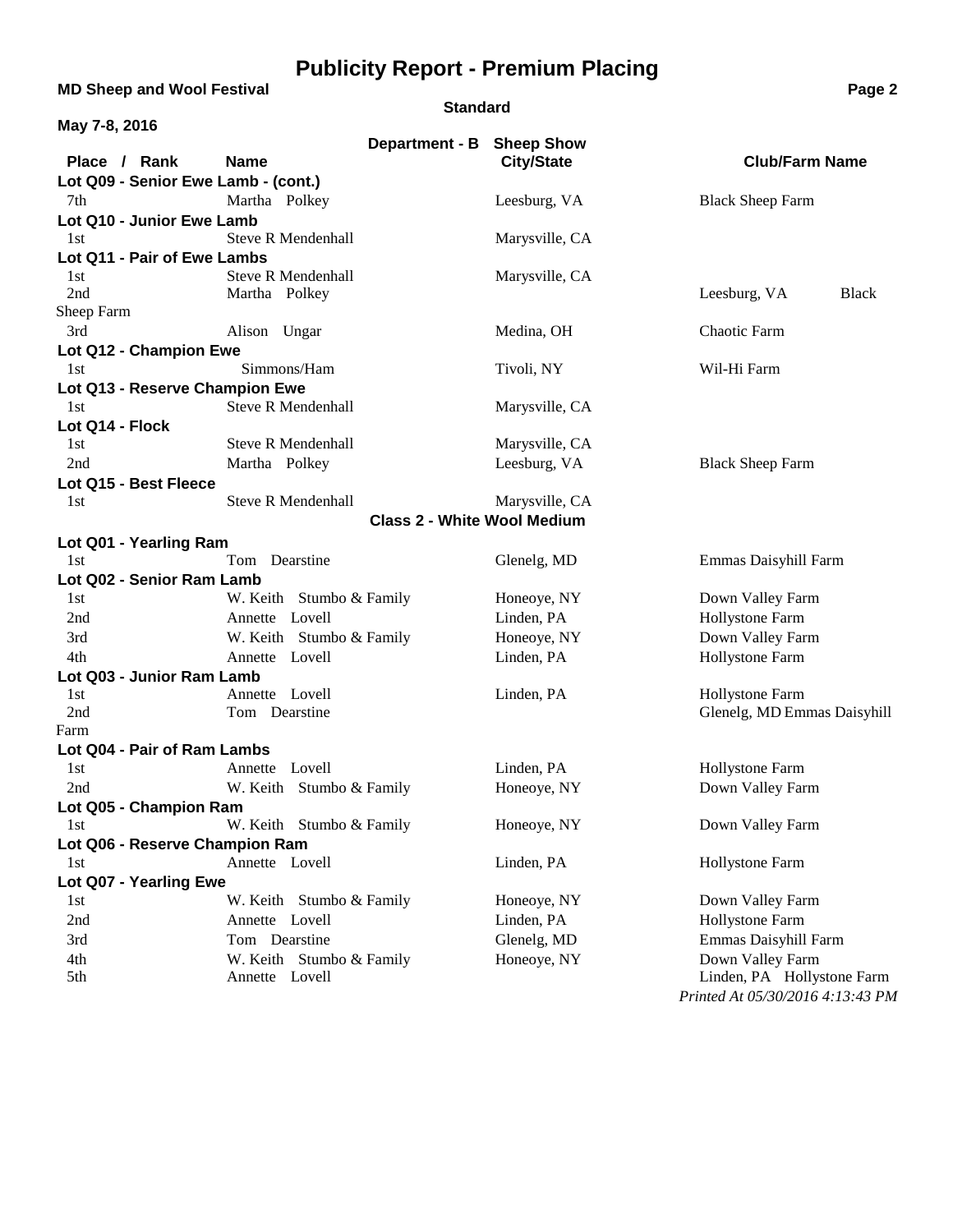**MD Sheep and Wool Festival <b>Page 3 Page 3** 

#### **Standard**

| May 7-8, 2016                   |                               |                                        |                            |
|---------------------------------|-------------------------------|----------------------------------------|----------------------------|
| Place / Rank                    | Department - B<br><b>Name</b> | <b>Sheep Show</b><br><b>City/State</b> | <b>Club/Farm Name</b>      |
| Lot Q08 - Pair of Yearling Ewes |                               |                                        |                            |
| 1st                             | W. Keith Stumbo & Family      | Honeoye, NY                            | Down Valley Farm           |
| 2nd                             | Annette Lovell                | Linden, PA                             | Hollystone Farm            |
| Lot Q09 - Senior Ewe Lamb       |                               |                                        |                            |
| 1st                             | W. Keith Stumbo & Family      | Honeoye, NY                            | Down Valley Farm           |
| 2nd                             | Annette Lovell                |                                        | Linden, PA Hollystone Farm |
| 3rd                             | W. Keith Stumbo & Family      | Honeoye, NY                            | Down Valley Farm           |
| 4th                             | Annette Lovell                | Linden, PA                             | Hollystone Farm            |
| Lot Q10 - Junior Ewe Lamb       |                               |                                        |                            |
| 1st                             | Annette Lovell                | Linden, PA                             | Hollystone Farm            |
| 2nd                             | Tom Dearstine                 | Glenelg, MD                            | Emmas Daisyhill Farm       |
| 3rd                             | Annette Lovell                | Linden, PA                             | Hollystone Farm            |
| 4th                             | William Reynolds              | Ringoes, NJ                            |                            |
| 5th                             | Alison Ungar                  | Medina, OH                             | Chaotic Farm               |
| Lot Q11 - Pair of Ewe Lambs     |                               |                                        |                            |
| 1st                             | Annette Lovell                | Linden, PA                             | Hollystone Farm            |
| 2nd                             | W. Keith Stumbo & Family      | Honeoye, NY                            | Down Valley Farm           |
| Lot Q12 - Champion Ewe          |                               |                                        |                            |
| 1st                             | W. Keith Stumbo & Family      | Honeoye, NY                            | Down Valley Farm           |
| Lot Q13 - Reserve Champion Ewe  |                               |                                        |                            |
| 1st                             | W. Keith Stumbo & Family      | Honeoye, NY                            | Down Valley Farm           |
| Lot Q14 - Flock                 |                               |                                        |                            |
| 1st                             | Annette Lovell                | Linden, PA                             | Hollystone Farm            |
| 2nd                             | W. Keith Stumbo & Family      | Honeoye, NY                            | Down Valley Farm           |
| Lot Q15 - Best Fleece           |                               |                                        |                            |
| 1st                             | W. Keith Stumbo & Family      | Honeoye, NY                            | Down Valley Farm           |
|                                 |                               | <b>Class 3 - White Wool Long</b>       |                            |
| Lot Q01 - Yearling Ram          |                               |                                        |                            |
| 1st                             | Donna Larson                  | Culpeper, VA                           | Old Gjerpen Farm           |
| 2nd                             | William Rogers                | Lafayette, NJ                          | Harmony Valley             |
| 3rd                             | Christine Crossman            | Whitehall, NY                          | Ewetopia Farm              |
| 4th                             | Elaine Ashcraft               | Coshocton, OH                          | <b>Ashcraft Acres</b>      |
| 5th                             | Elaine Ashcraft               | Coshocton, OH                          | <b>Ashcraft Acres</b>      |
| 6th                             | Anne B Gentry                 | Roseland, VA                           | Braeburn Farm              |
| 7th                             | Christine Crossman            | Whitehall, NY                          | Ewetopia Farm              |
| 8th                             | Cathleen C Shiff              | Amissville, VA                         | Wits End Farm              |
| 9th                             | Donna Larson                  | Culpeper, VA                           | Old Gjerpen Farm           |
| 10th                            | David A Berryhill             | Pine Island, MN                        | The Berryhill Farm         |
| 11th                            | Anne B Gentry                 | Roseland, VA                           | <b>Braeburn Farm</b>       |
| 12th                            | David A Berryhill             |                                        | Pine Island, MN<br>The     |
| Berryhill Farm                  |                               |                                        |                            |

**Lot Q03 - Junior Ram Lamb**

**(cont.)**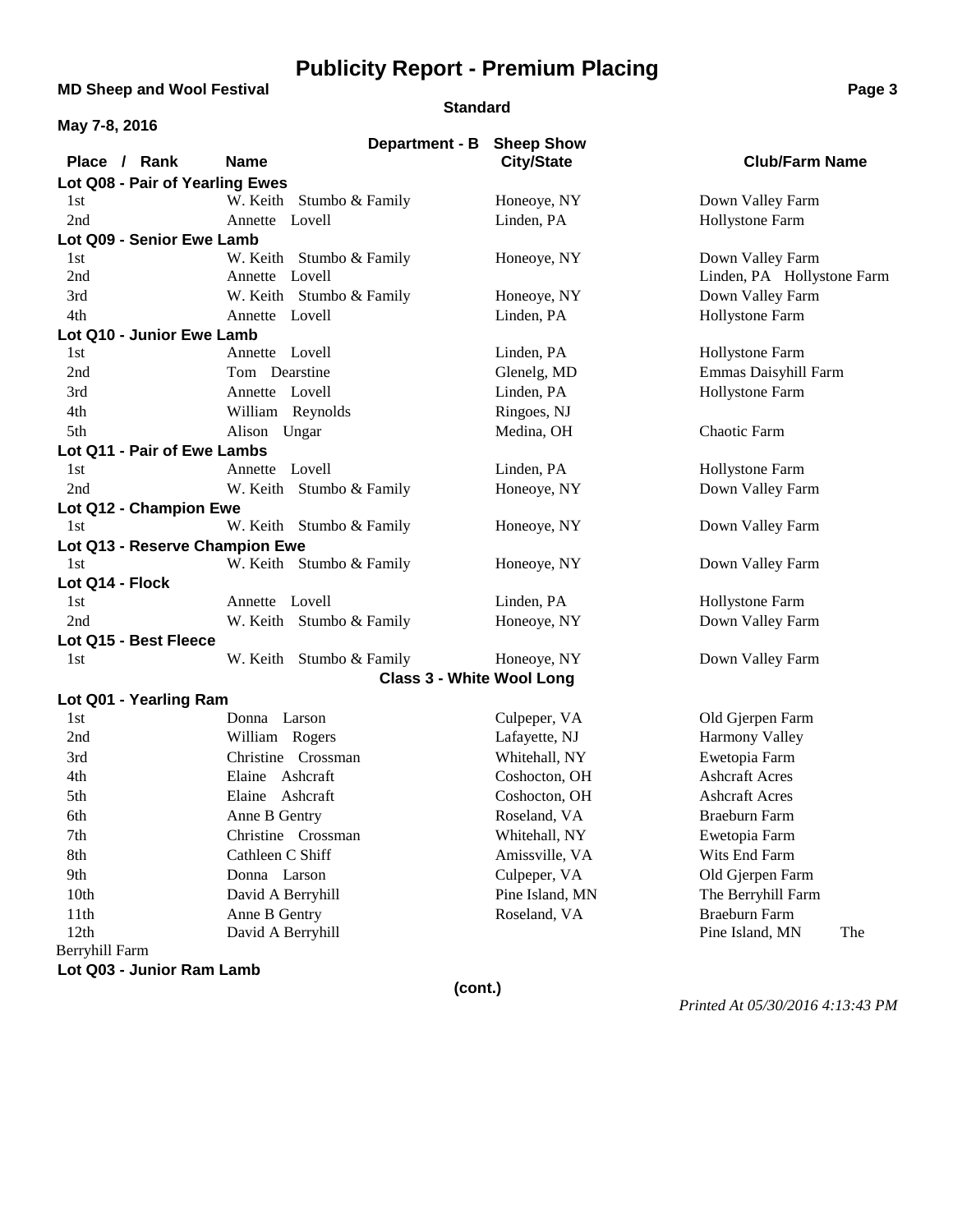**MD Sheep and Wool Festival <b>Page 4 Page 4** 

#### **Standard**

| May 7-8, 2016                       |                       |                                |                                               |
|-------------------------------------|-----------------------|--------------------------------|-----------------------------------------------|
|                                     | Department - B        | <b>Sheep Show</b>              |                                               |
| Place / Rank                        | <b>Name</b>           | <b>City/State</b>              | <b>Club/Farm Name</b>                         |
| Lot Q03 - Junior Ram Lamb - (cont.) |                       |                                |                                               |
| 1st                                 | Donna Larson          | Culpeper, VA                   | Old Gjerpen Farm                              |
| 2nd                                 | Donna Larson          | Culpeper, VA                   | Old Gjerpen Farm                              |
| 3rd                                 | Christine Crossman    | Whitehall, NY                  | Ewetopia Farm                                 |
| 4th                                 | Christine Crossman    | Whitehall, NY                  | Ewetopia Farm                                 |
| Lot Q04 - Pair of Ram Lambs         |                       |                                |                                               |
| 1st                                 | Donna Larson          | Culpeper, VA                   | Old Gjerpen Farm                              |
| 2nd                                 | Christine Crossman    | Whitehall, NY                  | Ewetopia Farm                                 |
| Lot Q05 - Champion Ram              |                       |                                |                                               |
| 1st                                 | Donna Larson          | Culpeper, VA                   | Old Gjerpen Farm                              |
| Lot Q06 - Reserve Champion Ram      |                       |                                |                                               |
| 1st                                 | William Rogers        | Lafayette, NJ                  | <b>Harmony Valley</b>                         |
| Lot Q07 - Yearling Ewe              |                       |                                |                                               |
| 1st                                 | William Rogers        | Lafayette, NJ                  | Harmony Valley                                |
| 2nd                                 | Anne B Gentry         | Roseland, VA                   | Braeburn Farm                                 |
| 3rd                                 | William Rogers        | Lafayette, NJ                  | <b>Harmony Valley</b>                         |
| 4th                                 | Laurel Conklin        | Whitehall, NY                  |                                               |
| 5th                                 | David A Berryhill     | Pine Island, MN                | The Berryhill Farm                            |
| 6th                                 | Anne B Gentry         | Roseland, VA                   | <b>Braeburn Farm</b>                          |
| 7th                                 | Carol McConaughy      |                                | Mount Airy, MD                                |
| <b>Stillpoint Farm</b>              |                       |                                |                                               |
| 8th                                 | Christine<br>Crossman | Whitehall, NY                  | Ewetopia Farm                                 |
| 9th                                 | Christine<br>Crossman | Whitehall, NY                  | Ewetopia Farm                                 |
| 10th                                | Elaine Ashcraft       | Coshocton, OH                  | <b>Ashcraft Acres</b>                         |
| Lot Q08 - Pair of Yearling Ewes     |                       |                                |                                               |
| 1st                                 | William Rogers        | Lafayette, NJ                  | <b>Harmony Valley</b><br><b>Braeburn Farm</b> |
| 2nd                                 | Anne B Gentry         | Roseland, VA                   |                                               |
| 3rd                                 | Christine Crossman    | Whitehall, NY                  | Ewetopia Farm                                 |
| Lot Q09 - Senior Ewe Lamb<br>1st    | William Rogers        |                                | <b>Harmony Valley</b>                         |
| 2nd                                 |                       | Lafayette, NJ<br>Lafayette, NJ | Harmony Valley                                |
| Lot Q10 - Junior Ewe Lamb           | William Rogers        |                                |                                               |
| 1st                                 | Tracy Sands           | Carlisle, PA                   | <b>Wooly Wonders</b>                          |
| 2nd                                 | Donna Larson          | Culpeper, VA                   | Old Gjerpen Farm                              |
| 3rd                                 | Christine Crossman    | Whitehall, NY                  | Ewetopia Farm                                 |
| 4th                                 | Christine Crossman    | Whitehall, NY                  | Ewetopia Farm                                 |
| 5th                                 | Donna Larson          | Culpeper, VA                   | Old Gjerpen Farm                              |
| Lot Q11 - Pair of Ewe Lambs         |                       |                                |                                               |
| 1st                                 | Christine Crossman    | Whitehall, NY                  | Ewetopia Farm                                 |
| 2nd                                 | William Rogers        | Lafayette, NJ                  | Harmony Valley                                |
| 3rd                                 | Donna Larson          | Culpeper, VA                   | Old Gjerpen Farm                              |
| Lot Q12 - Champion Ewe              |                       |                                |                                               |
| 1st                                 | William Rogers        | Lafayette, NJ                  | <b>Harmony Valley</b>                         |
|                                     |                       |                                |                                               |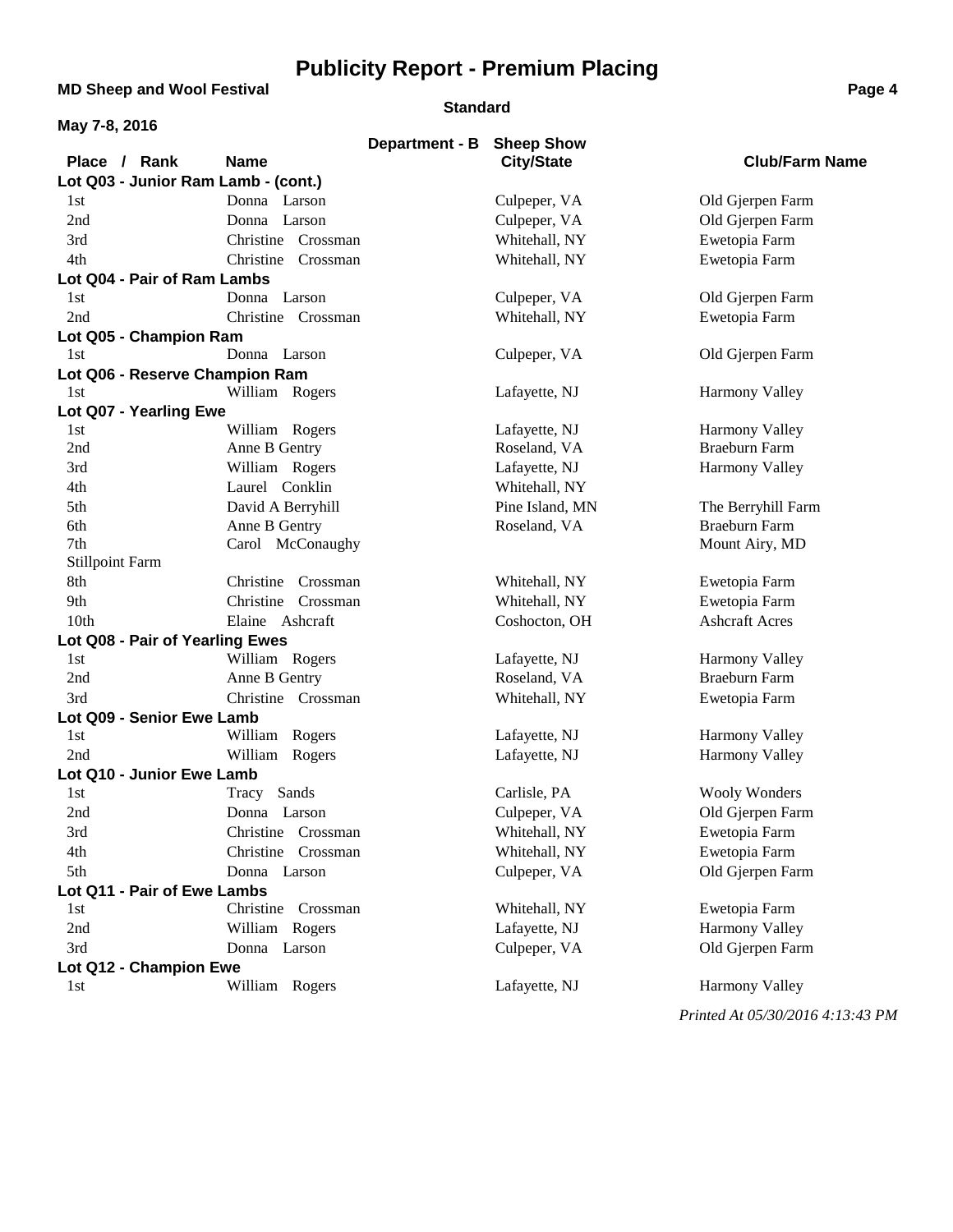**MD Sheep and Wool Festival <b>Page 5 Page 5 Page 5** 

#### **Standard**

| May 7-8, 2016                  |                           |                |                                       |                              |
|--------------------------------|---------------------------|----------------|---------------------------------------|------------------------------|
|                                |                           | Department - B | <b>Sheep Show</b>                     |                              |
| Place / Rank                   | <b>Name</b>               |                | <b>City/State</b>                     | <b>Club/Farm Name</b>        |
| Lot Q13 - Reserve Champion Ewe |                           |                |                                       |                              |
| 1st                            | Tracy Sands               |                | Carlisle, PA                          | <b>Wooly Wonders</b>         |
| Lot Q14 - Flock                |                           |                |                                       |                              |
| 1st                            | William Rogers            |                | Lafayette, NJ                         | Harmony Valley               |
| 2nd                            | Christine Crossman        |                | Whitehall, NY                         | Ewetopia Farm                |
| Lot Q15 - Best Fleece          |                           |                |                                       |                              |
| 1st                            | Donna Larson              |                | Culpeper, VA                          | Old Gjerpen Farm             |
|                                |                           |                | <b>Class 4 - Natural Colored Fine</b> |                              |
| Lot Q01 - Yearling Ram         |                           |                |                                       |                              |
| 1st                            | Simmons/Ham               |                | Tivoli, NY                            | Wil-Hi Farm                  |
| 2nd                            | <b>Steve R Mendenhall</b> |                | Marysville, CA                        |                              |
| 3rd                            | Simmons/Ham               |                | Tivoli, NY                            | Wil-Hi Farm                  |
| 4th                            | John Kate Bostek          |                | Fairfield, PA                         |                              |
| 5th                            | Martha Polkey             |                | Leesburg, VA                          | <b>Black Sheep Farm</b>      |
| 6th                            | John Kate Bostek          |                | Fairfield, PA                         |                              |
| 7th                            | Nancy Munkenbeck          |                | Ithaca, NY                            |                              |
| Lot Q02 - Senior Ram Lamb      |                           |                |                                       |                              |
| 1st                            | <b>Steve R Mendenhall</b> |                | Marysville, CA                        |                              |
| 2nd                            | <b>Steve R Mendenhall</b> |                |                                       | Marysville, CA               |
| 3rd                            | Simmons/Ham               |                | Tivoli, NY                            | Wil-Hi Farm                  |
| 4th                            | Martha Polkey             |                | Leesburg, VA                          | <b>Black Sheep Farm</b>      |
| 5th                            | Martha Polkey             |                | Leesburg, VA                          | <b>Black Sheep Farm</b>      |
| Lot Q03 - Junior Ram Lamb      |                           |                |                                       |                              |
| 1st                            | <b>Steve R Mendenhall</b> |                | Marysville, CA                        |                              |
| 2nd                            | Simmons/Ham               |                | Tivoli, NY                            | Wil-Hi Farm                  |
| Lot Q04 - Pair of Ram Lambs    |                           |                |                                       |                              |
| 1st                            | <b>Steve R Mendenhall</b> |                | Marysville, CA                        |                              |
| 2nd                            | Simmons/Ham               |                | Tivoli, NY                            | Wil-Hi Farm                  |
| 3rd                            | Martha Polkey             |                | Leesburg, VA                          | <b>Black Sheep Farm</b>      |
| Lot Q05 - Champion Ram         |                           |                |                                       |                              |
| 1st                            | Simmons/Ham               |                | Tivoli, NY                            | Wil-Hi Farm                  |
| Lot Q06 - Reserve Champion Ram |                           |                |                                       |                              |
| 1st                            | <b>Steve R Mendenhall</b> |                | Marysville, CA                        |                              |
| Lot Q07 - Yearling Ewe         |                           |                |                                       |                              |
| 1st                            | Simmons/Ham               |                | Tivoli, NY                            | Wil-Hi Farm                  |
| 2nd                            | <b>Steve R Mendenhall</b> |                |                                       | Marysville, CA               |
| 3rd                            | <b>Steve R Mendenhall</b> |                | Marysville, CA                        |                              |
| 4th                            | Simmons/Ham               |                | Tivoli, NY                            | Wil-Hi Farm                  |
| 5th                            | Karen Fleishell - Fought  |                | Carlisle, PA                          | <b>Karens Coloreds</b>       |
| 6th                            | Karen Fleishell - Fought  |                | Carlisle, PA                          | <b>Karens Coloreds</b>       |
| 7th                            | Martha Polkey             |                |                                       | Leesburg, VA<br><b>Black</b> |
| Sheep Farm                     |                           |                |                                       |                              |
|                                |                           | (cont.)        |                                       |                              |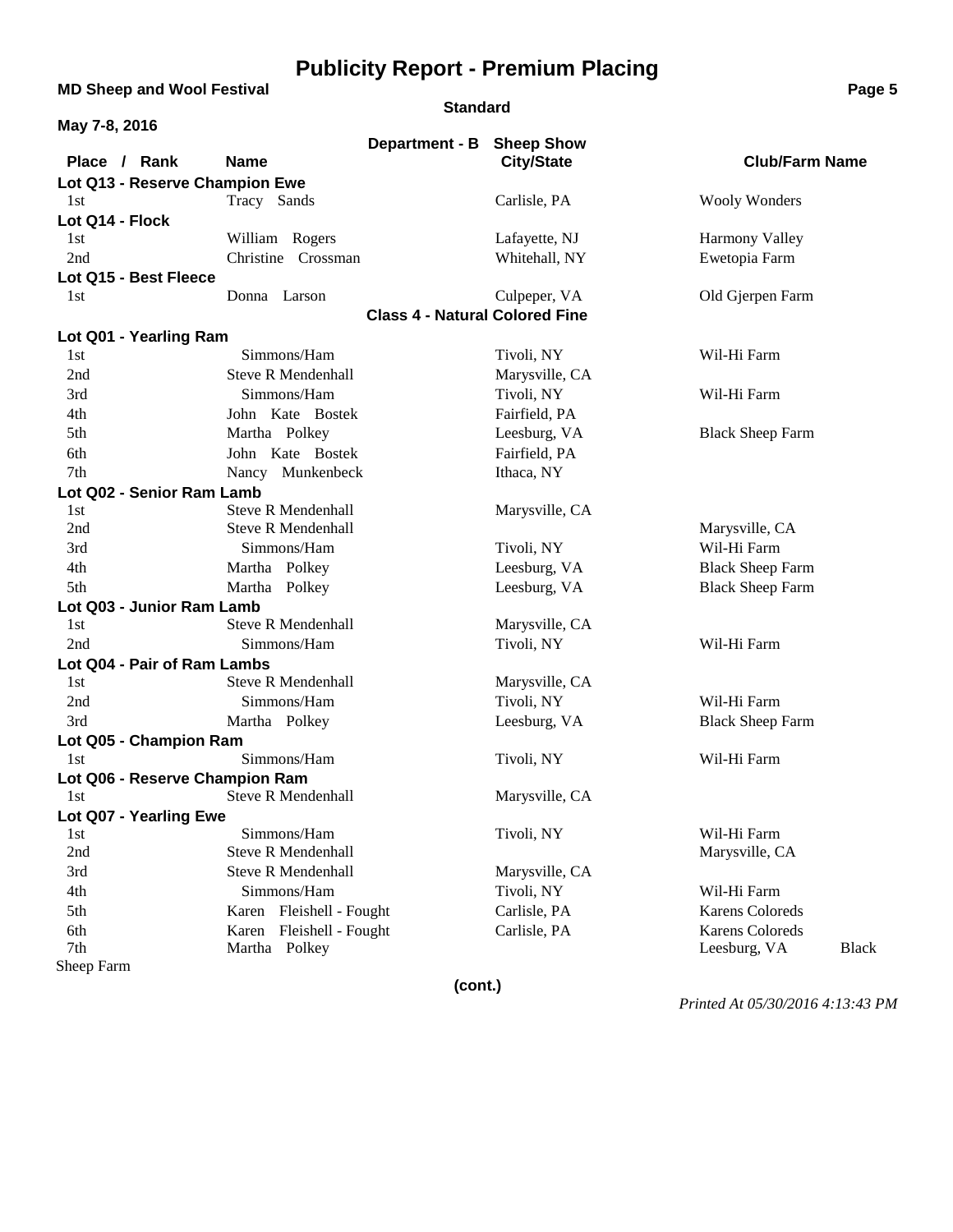**MD Sheep and Wool Festival <b>Page 6 Page 6** 

#### **Standard**

| May 7-8, 2016                    |                                         |                   |                                 |
|----------------------------------|-----------------------------------------|-------------------|---------------------------------|
|                                  | Department - B Sheep Show               |                   |                                 |
| Place / Rank                     | <b>Name</b>                             | <b>City/State</b> | <b>Club/Farm Name</b>           |
| Lot Q07 - Yearling Ewe - (cont.) |                                         |                   |                                 |
| 8th                              | Martha Polkey                           | Leesburg, VA      | <b>Black Sheep Farm</b>         |
| 9th                              | John Kate Bostek                        | Fairfield, PA     |                                 |
| Lot Q08 - Pair of Yearling Ewes  |                                         |                   |                                 |
| 1st                              | <b>Steve R Mendenhall</b>               | Marysville, CA    |                                 |
| 2nd                              | Simmons/Ham                             | Tivoli, NY        | Wil-Hi Farm                     |
| 3rd                              | Karen Fleishell - Fought                | Carlisle, PA      | <b>Karens Coloreds</b>          |
| 4th                              | Martha Polkey                           | Leesburg, VA      | <b>Black Sheep Farm</b>         |
| Lot Q09 - Senior Ewe Lamb        |                                         |                   |                                 |
| 1st                              | Simmons/Ham                             | Tivoli, NY        | Wil-Hi Farm                     |
| 2nd                              | <b>Steve R Mendenhall</b>               | Marysville, CA    |                                 |
| 3rd                              | <b>Steve R Mendenhall</b>               |                   | Marysville, CA                  |
| 4th                              | Simmons/Ham                             | Tivoli, NY        | Wil-Hi Farm                     |
| 5th                              | Martha Polkey                           | Leesburg, VA      | <b>Black Sheep Farm</b>         |
| 6th                              | Martha Polkey                           | Leesburg, VA      | <b>Black Sheep Farm</b>         |
| 7th                              | Alison Ungar                            | Medina, OH        | Chaotic Farm                    |
| Lot Q10 - Junior Ewe Lamb        |                                         |                   |                                 |
| 1st                              | <b>Steve R Mendenhall</b>               | Marysville, CA    |                                 |
| Lot Q11 - Pair of Ewe Lambs      |                                         |                   |                                 |
| 1st                              | Simmons/Ham                             | Tivoli, NY        | Wil-Hi Farm                     |
| 2nd                              | <b>Steve R Mendenhall</b>               | Marysville, CA    |                                 |
| 3rd                              | Martha Polkey                           | Leesburg, VA      | <b>Black Sheep Farm</b>         |
| Lot Q12 - Champion Ewe           |                                         |                   |                                 |
| 1st                              | Simmons/Ham                             | Tivoli, NY        | Wil-Hi Farm                     |
| Lot Q13 - Reserve Champion Ewe   |                                         |                   |                                 |
| 1st                              | <b>Steve R Mendenhall</b>               | Marysville, CA    |                                 |
| Lot Q14 - Flock                  |                                         |                   |                                 |
| 1st                              | <b>Steve R Mendenhall</b>               | Marysville, CA    |                                 |
| 2nd                              | Simmons/Ham                             |                   | Tivoli, NY Wil-Hi Farm          |
| 3rd                              | Martha Polkey                           | Leesburg, VA      | <b>Black Sheep Farm</b>         |
| Lot Q15 - Best Fleece            |                                         |                   |                                 |
| 1st                              | Simmons/Ham                             | Tivoli, NY        | Wil-Hi Farm                     |
|                                  | <b>Class 5 - Natural Colored Medium</b> |                   |                                 |
| Lot Q01 - Yearling Ram           |                                         |                   |                                 |
| 1st                              | Kara Riccioni                           | Frenchtown, NJ    | End of Lane Farm                |
| 2nd                              | Amy & Jeff Miller                       | Keymar, MD        | <b>Mellow Meadow Farm</b>       |
| 3rd                              | Nancy Munkenbeck                        | Ithaca, NY        |                                 |
| 4th                              | Nancy Munkenbeck                        | Ithaca, NY        |                                 |
| Lot Q02 - Senior Ram Lamb        |                                         |                   |                                 |
| 1st                              | Kara Riccioni                           | Frenchtown, NJ    | End of Lane Farm                |
| 2nd                              | Kara Riccioni                           | Frenchtown, NJ    | End of Lane Farm                |
| 3rd                              | Rebecca Rishel                          |                   | <b>RJR</b><br>Seven Valleys, PA |
| Sheep                            |                                         |                   |                                 |
|                                  | (cont.)                                 |                   |                                 |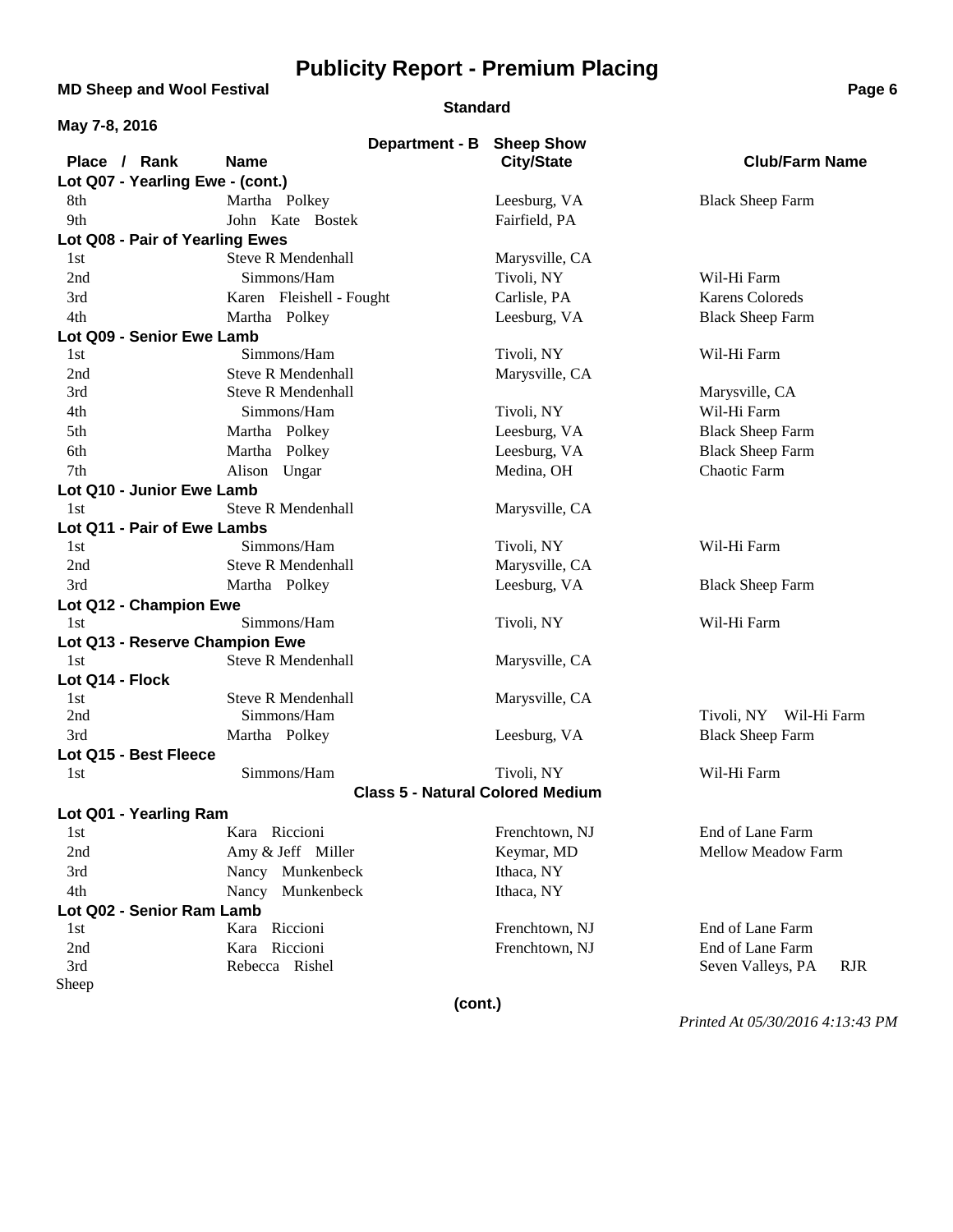**MD Sheep and Wool Festival <b>Page 7 Page 7 Page 7 Page 7 Page 7** 

#### **Standard**

| aae |  |
|-----|--|
|     |  |

| May 7-8, 2016                       |                               |                   |                                                        |
|-------------------------------------|-------------------------------|-------------------|--------------------------------------------------------|
|                                     | Department - B                | <b>Sheep Show</b> |                                                        |
| Place / Rank                        | <b>Name</b>                   | <b>City/State</b> | <b>Club/Farm Name</b>                                  |
| Lot Q02 - Senior Ram Lamb - (cont.) |                               |                   |                                                        |
| 4th                                 | Amy & Jeff Miller             | Keymar, MD        | Mellow Meadow Farm                                     |
| 5th                                 | Ralph/Marian Lovell           | Linden, PA        | Lovell's Maple Spring Farm                             |
| 6th                                 | Ralph/Marian Lovell           | Linden, PA        | Lovell's Maple Spring Farm                             |
| 7th                                 | Amy & Jeff Miller             | Keymar, MD        | Mellow Meadow Farm                                     |
| 8th                                 | Olivia Scuderi                | Gaithersburg, MD  | Fox Hollow Farm                                        |
| Lot Q03 - Junior Ram Lamb           |                               |                   |                                                        |
| 1st                                 | Ralph/Marian Lovell           | Linden, PA        | Lovell's Maple Spring Farm                             |
| Lot Q04 - Pair of Ram Lambs         |                               |                   |                                                        |
| 1st                                 | Kara Riccioni                 | Frenchtown, NJ    | End of Lane Farm                                       |
| 2nd                                 | Ralph/Marian Lovell           | Linden, PA        | Lovell's Maple Spring Farm                             |
| 3rd                                 | Amy & Jeff Miller             |                   | Keymar, MD Mellow Meadow                               |
| Farm                                |                               |                   |                                                        |
| Lot Q05 - Champion Ram              |                               |                   |                                                        |
| 1st                                 | Kara Riccioni                 | Frenchtown, NJ    | End of Lane Farm                                       |
| Lot Q06 - Reserve Champion Ram      |                               |                   |                                                        |
| 1st                                 | Kara Riccioni                 | Frenchtown, NJ    | End of Lane Farm                                       |
| Lot Q07 - Yearling Ewe              |                               |                   |                                                        |
| 1st                                 | Tiffany Coleman               | Woodbine, MD      |                                                        |
| 2nd                                 | Kara Riccioni                 | Frenchtown, NJ    | End of Lane Farm                                       |
| 3rd                                 | Kara Riccioni                 | Frenchtown, NJ    | End of Lane Farm                                       |
| 4th                                 | Tiffany Coleman               | Woodbine, MD      |                                                        |
| 5th                                 | Ralph/Marian Lovell           | Linden, PA        | Lovell's Maple Spring Farm                             |
| 6th                                 | Amy & Jeff Miller             | Keymar, MD        | Mellow Meadow Farm                                     |
| 7th<br>Farm                         | Amy & Jeff Miller             |                   | Keymar, MD Mellow Meadow                               |
|                                     |                               |                   |                                                        |
| 8th                                 | Linda Stockton                | Broadway, NJ      |                                                        |
| 9th<br>10th                         | Ralph/Marian Lovell           | Linden, PA        | Lovell's Maple Spring Farm                             |
|                                     | Tracy Sands                   | Carlisle, PA      | <b>Wooly Wonders</b>                                   |
| 11th<br>12th                        | Tracy Sands<br>Olivia Scuderi | Carlisle, PA      | <b>Wooly Wonders</b><br>Gaithersburg, MD<br><b>Fox</b> |
| <b>Hollow Farm</b>                  |                               |                   |                                                        |
| 13 <sub>th</sub>                    | Nancy Munkenbeck              | Ithaca, NY        |                                                        |
| 14th                                | Nancy Munkenbeck              | Ithaca, NY        |                                                        |
| Lot Q08 - Pair of Yearling Ewes     |                               |                   |                                                        |
| 1st                                 | Kara Riccioni                 | Frenchtown, NJ    | End of Lane Farm                                       |
| 2nd                                 | Tiffany Coleman               | Woodbine, MD      |                                                        |
| 3rd                                 | Amy & Jeff Miller             | Keymar, MD        | Mellow Meadow Farm                                     |
| 4th                                 | Ralph/Marian Lovell           | Linden, PA        | Lovell's Maple Spring Farm                             |
| 5th                                 | Tracy Sands                   | Carlisle, PA      | <b>Wooly Wonders</b>                                   |
| 6th                                 | Nancy Munkenbeck              |                   | Ithaca, NY                                             |
| Lot Q09 - Senior Ewe Lamb           |                               |                   |                                                        |
| 1st                                 | Kara Riccioni                 | Frenchtown, NJ    | End of Lane Farm                                       |
| 2nd                                 | Kara Riccioni                 | Frenchtown, NJ    | End of Lane Farm                                       |
| 3rd                                 | Corwin Rishel                 |                   | Seven Valleys, PA<br><b>RJR</b>                        |
| Sheep                               |                               |                   |                                                        |
| 4th                                 | Ralph/Marian Lovell           | Linden, PA        | Lovell's Maple Spring Farm                             |
|                                     | (cont.)                       |                   |                                                        |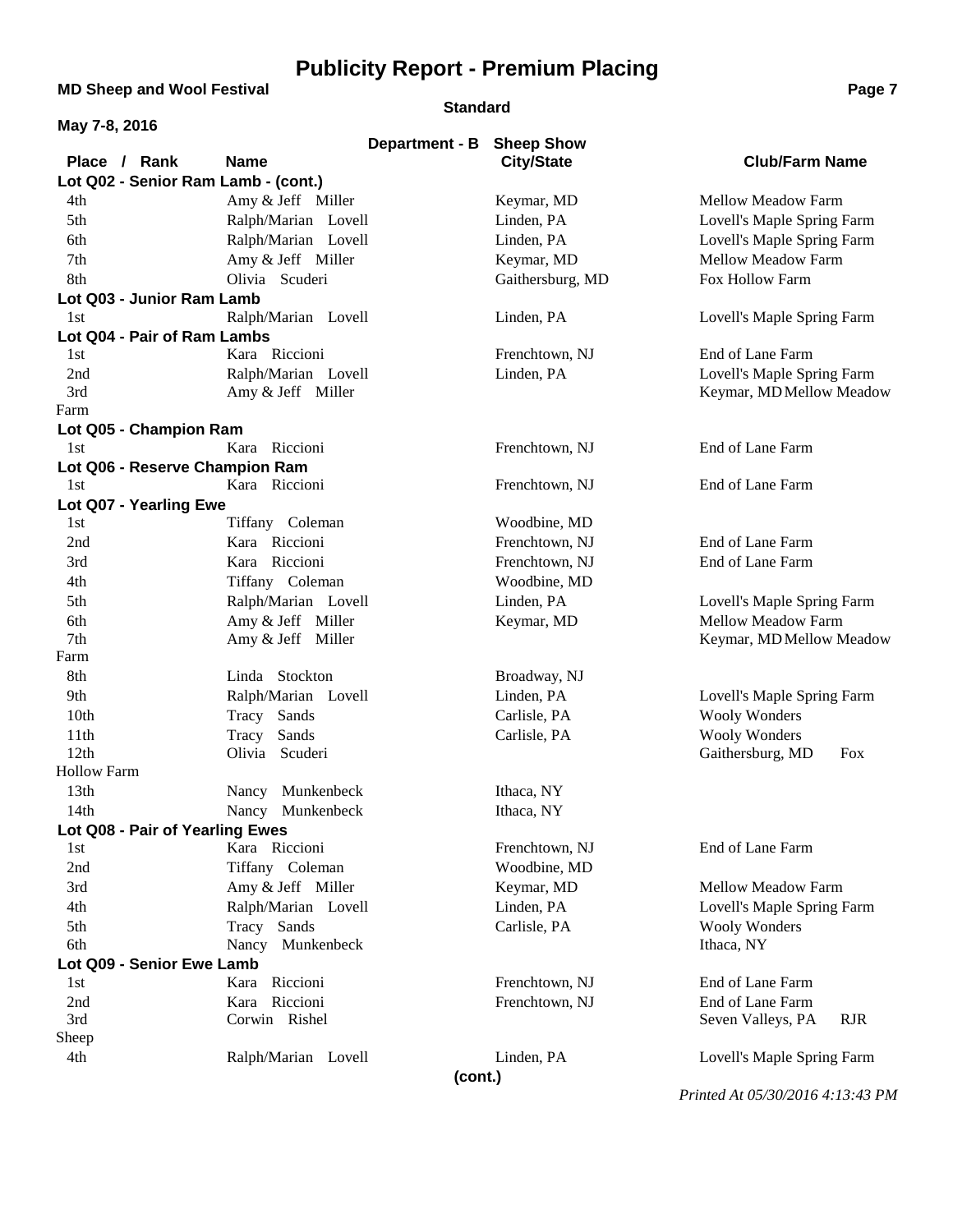**MD Sheep and Wool Festival <b>Page 8 Page 8** 

#### **Standard**

| May 7-8, 2016                       |                                          |                   |                             |
|-------------------------------------|------------------------------------------|-------------------|-----------------------------|
| Place / Rank                        | Department - B Sheep Show<br><b>Name</b> | <b>City/State</b> | <b>Club/Farm Name</b>       |
| Lot Q09 - Senior Ewe Lamb - (cont.) |                                          |                   |                             |
| 5th                                 | Amy & Jeff Miller                        | Keymar, MD        | Mellow Meadow Farm          |
| 6th                                 | Rebecca Rishel                           | Seven Valleys, PA | RJR Sheep                   |
| 7th                                 | Ralph/Marian Lovell                      | Linden, PA        | Lovell's Maple Spring Farm  |
| 8th                                 | Amy & Jeff Miller                        | Keymar, MD        | Mellow Meadow Farm          |
| Lot Q10 - Junior Ewe Lamb           |                                          |                   |                             |
| 1st                                 | Ralph/Marian Lovell                      | Linden, PA        | Lovell's Maple Spring Farm  |
| 2nd                                 | Kara Riccioni                            | Frenchtown, NJ    | End of Lane Farm            |
| 3rd                                 | Ralph/Marian Lovell                      | Linden, PA        | Lovell's Maple Spring Farm  |
| 4th                                 | Kara Riccioni                            | Frenchtown, NJ    | End of Lane Farm            |
| Lot Q11 - Pair of Ewe Lambs         |                                          |                   |                             |
| 1st                                 | Kara Riccioni                            | Frenchtown, NJ    | End of Lane Farm            |
| 2nd                                 | Ralph/Marian Lovell                      | Linden, PA        | Lovell's Maple Spring Farm  |
| 3rd                                 | Amy & Jeff Miller                        | Keymar, MD        | <b>Mellow Meadow Farm</b>   |
| Lot Q12 - Champion Ewe              |                                          |                   |                             |
| 1st                                 | Kara Riccioni                            | Frenchtown, NJ    | End of Lane Farm            |
| Lot Q13 - Reserve Champion Ewe      |                                          |                   |                             |
| 1st                                 | Tiffany Coleman                          | Woodbine, MD      |                             |
| Lot Q14 - Flock                     |                                          |                   |                             |
| 1st                                 | Kara Riccioni                            | Frenchtown, NJ    | End of Lane Farm            |
| 2nd                                 | Ralph/Marian Lovell                      | Linden, PA        | Lovell's Maple Spring Farm  |
| 3rd                                 | Amy & Jeff Miller                        | Keymar, MD        | Mellow Meadow Farm          |
| Lot Q15 - Best Fleece               |                                          |                   |                             |
| 1st                                 | Tracy Sands                              | Carlisle, PA      | <b>Wooly Wonders</b>        |
|                                     | <b>Class 6 - Natural Colored Long</b>    |                   |                             |
| Lot Q01 - Yearling Ram              |                                          |                   |                             |
| 1st                                 | Donna Larson                             | Culpeper, VA      | Old Gjerpen Farm            |
| 2nd                                 | William Rogers                           |                   | Lafayette, NJHarmony Valley |
| 3rd                                 | Donna Larson                             | Culpeper, VA      | Old Gjerpen Farm            |
| 4th                                 | Susan R Mcfarland                        | Columbus, WI      | <b>Susans Teeswaters</b>    |
| 5th                                 | William Rogers                           | Lafayette, NJ     | Harmony Valley              |
| 6th                                 | Lance Shreck                             | Bunker Hill, WV   |                             |
| 7th                                 | Mercy Melo                               | Lehighton, PA     | Quinta Melo                 |
| 8th                                 | David A Berryhill                        | Pine Island, MN   | The Berryhill Farm          |
| Lot Q02 - Senior Ram Lamb           |                                          |                   |                             |
| 1st                                 | William Rogers                           | Lafayette, NJ     | <b>Harmony Valley</b>       |
| 2nd                                 | Lance Shreck                             | Bunker Hill, WV   |                             |
| 3rd                                 | William Rogers                           | Lafayette, NJ     | <b>Harmony Valley</b>       |
| Lot Q03 - Junior Ram Lamb           |                                          |                   |                             |
| 1st                                 | Lee Langstaff                            | Comus, MD         | Shepherds Hey Farm          |
| 2nd                                 | William Rogers                           |                   | Lafayette, NJHarmony Valley |
| 3rd                                 | Lee Langstaff                            | Comus, MD         | Shepherds Hey Farm          |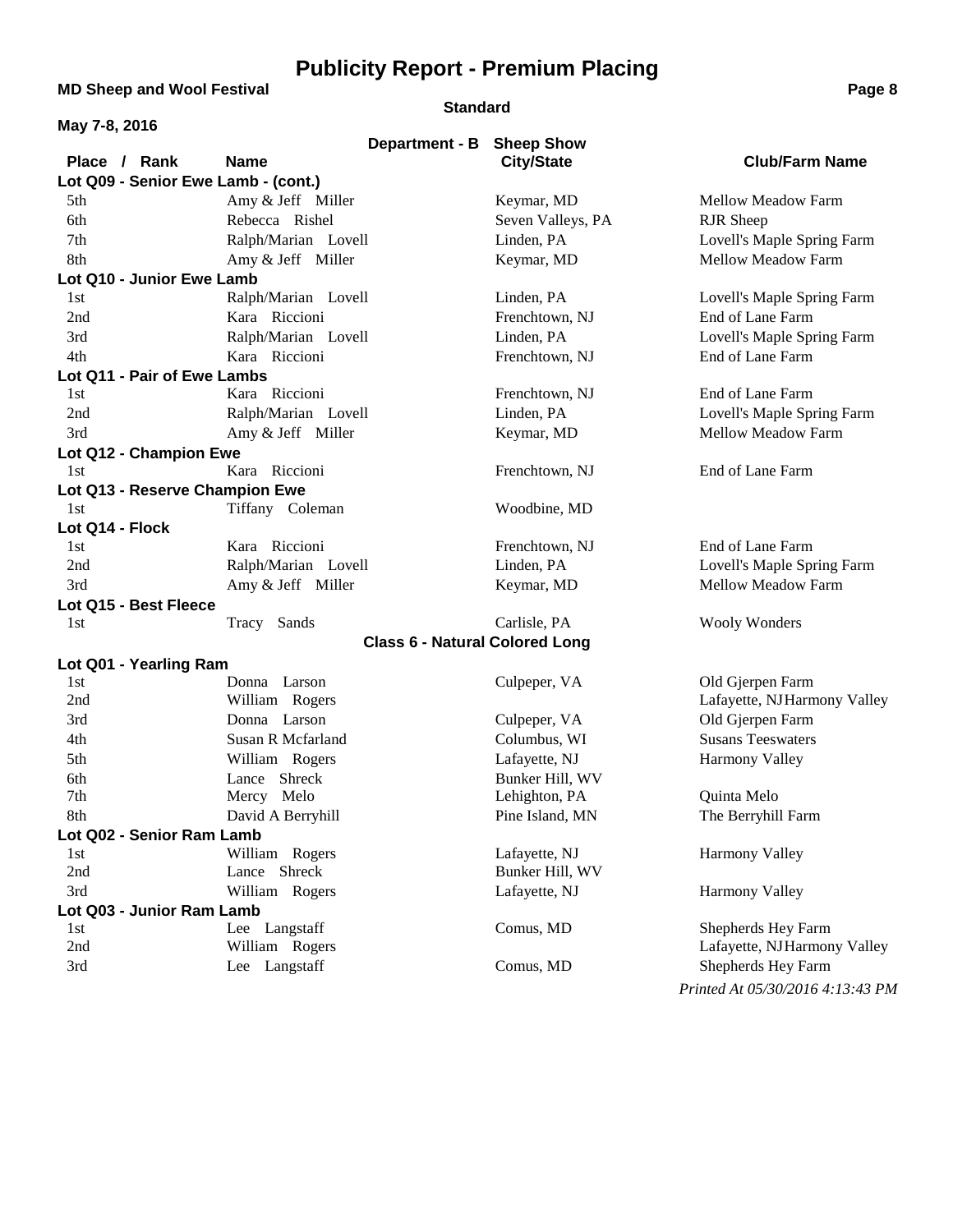**MD Sheep and Wool Festival <b>Page 9 Page 9** 

#### **Standard**

| May 7-8, 2016                   |                           |                |                                        |                                  |
|---------------------------------|---------------------------|----------------|----------------------------------------|----------------------------------|
| Place / Rank                    | <b>Name</b>               | Department - B | <b>Sheep Show</b><br><b>City/State</b> | <b>Club/Farm Name</b>            |
| Lot Q04 - Pair of Ram Lambs     |                           |                |                                        |                                  |
| 1st                             | William Rogers            |                | Lafayette, NJ                          | <b>Harmony Valley</b>            |
| 2nd                             | Lee Langstaff             |                | Comus, MD                              | Shepherds Hey Farm               |
| Lot Q05 - Champion Ram          |                           |                |                                        |                                  |
| 1st                             | William Rogers            |                | Lafayette, NJ                          | <b>Harmony Valley</b>            |
| Lot Q06 - Reserve Champion Ram  |                           |                |                                        |                                  |
| 1st                             | Donna Larson              |                | Culpeper, VA                           | Old Gjerpen Farm                 |
| Lot Q07 - Yearling Ewe          |                           |                |                                        |                                  |
| 1st                             | <b>Steve R Mendenhall</b> |                | Marysville, CA                         |                                  |
| 2nd                             | Mercy Melo                |                | Lehighton, PA                          | Quinta Melo                      |
| 3rd                             | William Rogers            |                | Lafayette, NJ                          | Harmony Valley                   |
| 4th                             | Shelley Nussbaum          |                | Farmingdale, NJ                        | Nussbaums River Bend Farm        |
| 5th                             | Mercy Melo                |                | Lehighton, PA                          | Quinta Melo                      |
| 6th                             | William Rogers            |                |                                        | Lafayette, NJHarmony Valley      |
| 7th                             | Michele P Clawson         |                | Chandlersville, MD                     |                                  |
| 8th                             | Michele P Clawson         |                | Chandlersville, MD                     |                                  |
| 9th                             | Carol McConaughy          |                | Mount Airy, MD                         | <b>Stillpoint Farm</b>           |
| 10th                            | David A Berryhill         |                | Pine Island, MN                        | The Berryhill Farm               |
| 11th                            | David A Berryhill         |                |                                        | Pine Island, MN<br>The           |
| Berryhill Farm                  |                           |                |                                        |                                  |
| 12 <sup>th</sup>                | Shelley Nussbaum          |                | Farmingdale, NJ                        | <b>Nussbaums River Bend Farm</b> |
| Lot Q08 - Pair of Yearling Ewes |                           |                |                                        |                                  |
| 1st                             | Mercy Melo                |                | Lehighton, PA                          | Quinta Melo                      |
| 2nd                             | William Rogers            |                |                                        | Lafayette, NJHarmony Valley      |
| 3rd                             | Michele P Clawson         |                | Chandlersville, MD                     |                                  |
| Lot Q09 - Senior Ewe Lamb       |                           |                |                                        |                                  |
| 1st                             | William Rogers            |                | Lafayette, NJ                          | <b>Harmony Valley</b>            |
| 2nd                             | Lance Shreck              |                | Bunker Hill, WV                        |                                  |
| 3rd                             | William Rogers            |                | Lafayette, NJ                          | <b>Harmony Valley</b>            |
| Lot Q10 - Junior Ewe Lamb       |                           |                |                                        |                                  |
| 1st                             | Lee Langstaff             |                | Comus, MD                              | Shepherds Hey Farm               |
| 2nd                             | William Rogers            |                | Lafayette, NJ                          | Harmony Valley                   |
| 3rd                             | Lee Langstaff             |                | Comus, MD                              | Shepherds Hey Farm               |
| 4th                             | Lance Shreck              |                | Bunker Hill, WV                        |                                  |
| 5th                             | William Rogers            |                | Lafayette, NJ                          | <b>Harmony Valley</b>            |
| Lot Q11 - Pair of Ewe Lambs     |                           |                |                                        |                                  |
| 1st                             | Lee Langstaff             |                | Comus, MD                              | Shepherds Hey Farm               |
| 2nd                             | William Rogers            |                |                                        | Lafayette, NJHarmony Valley      |
| 3rd                             | Lance Shreck              |                | Bunker Hill, WV                        |                                  |
| Lot Q12 - Champion Ewe          |                           |                |                                        |                                  |
| 1st                             | <b>Steve R Mendenhall</b> |                | Marysville, CA                         |                                  |
| Lot Q13 - Reserve Champion Ewe  |                           |                |                                        |                                  |

**(cont.)**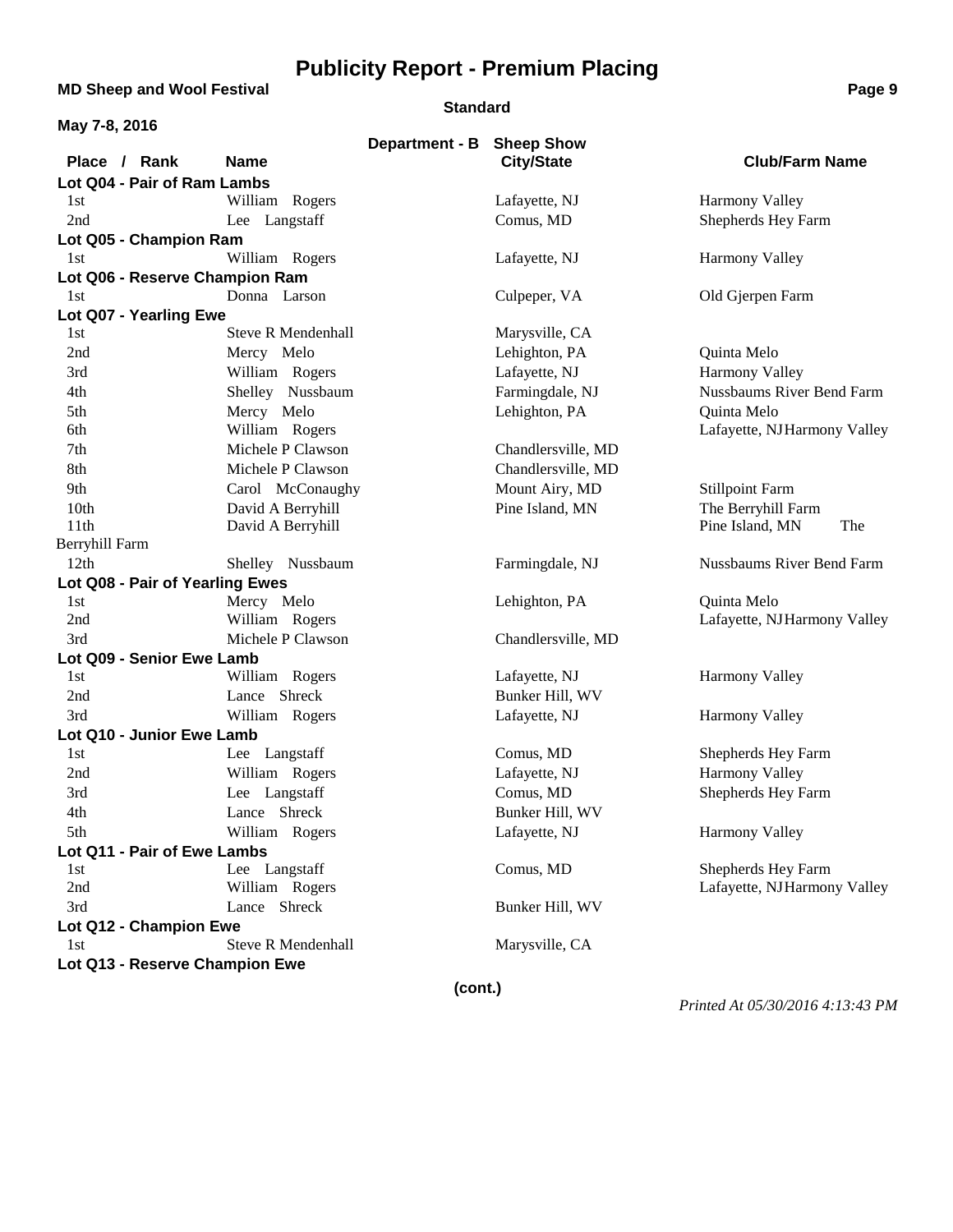**MD Sheep and Wool Festival <b>Page 10** 

### **Standard**

| May 7-8, 2016                   |                                          |                     |                       |
|---------------------------------|------------------------------------------|---------------------|-----------------------|
|                                 | Department - B                           | <b>Sheep Show</b>   |                       |
| Place / Rank                    | <b>Name</b>                              | <b>City/State</b>   | <b>Club/Farm Name</b> |
|                                 | Lot Q13 - Reserve Champion Ewe - (cont.) |                     |                       |
| 1st                             | William Rogers                           | Lafayette, NJ       | <b>Harmony Valley</b> |
| Lot Q14 - Flock                 |                                          |                     |                       |
| 1st                             | William Rogers                           | Lafayette, NJ       | Harmony Valley        |
| Lot Q15 - Best Fleece           |                                          |                     |                       |
| 1st                             | Donna Larson                             | Culpeper, VA        | Old Gjerpen Farm      |
|                                 | <b>Class 7 - Border Leicester</b>        |                     |                       |
| Lot Q01 - Yearling Ram          |                                          |                     |                       |
| 1st                             | Greg Deakin                              | Cuba, IL            | Deakin Family Farms   |
| 2nd                             | Polly/Kevin Hopkins                      | Chepachet, RI       | Maybe Tomorrow Farm   |
| 3rd                             | Cathleen C Shiff                         | Amissville, VA      | Wits End Farm         |
| Lot Q02 - Senior Ram Lamb       |                                          |                     |                       |
| 1st                             | Greg Deakin                              | Cuba, IL            | Deakin Family Farms   |
| 2nd                             | Greg Deakin                              | Cuba, IL            | Deakin Family Farms   |
| Lot Q03 - Junior Ram Lamb       |                                          |                     |                       |
| 1st                             | Marilyn Fogle                            | Raymond, OH         |                       |
| 2nd                             | Marilyn Fogle                            | Raymond, OH         |                       |
| 3rd                             | Polly/Kevin Hopkins                      | Chepachet, RI       | Maybe Tomorrow Farm   |
| 4th                             | Polly/Kevin Hopkins                      | Chepachet, RI       | Maybe Tomorrow Farm   |
| Lot Q04 - Pair of Ram Lambs     |                                          |                     |                       |
| 1st                             | Greg Deakin                              | Cuba, IL            | Deakin Family Farms   |
| 2nd                             | Marilyn Fogle                            | Raymond, OH         |                       |
| 3rd                             | Polly/Kevin Hopkins                      | Chepachet, RI       | Maybe Tomorrow Farm   |
| Lot Q05 - Champion Ram          |                                          |                     |                       |
| 1st                             | Greg Deakin                              | Cuba, IL            | Deakin Family Farms   |
| Lot Q06 - Reserve Champion Ram  |                                          |                     |                       |
| 1st                             | Greg Deakin                              | Cuba, IL            | Deakin Family Farms   |
| Lot Q07 - Yearling Ewe          |                                          |                     |                       |
| 1st                             | Polly/Kevin Hopkins                      | Chepachet, RI       | Maybe Tomorrow Farm   |
| 2nd                             | Greg Deakin                              | Cuba, IL            | Deakin Family Farms   |
| 3rd                             | Greg Deakin                              | Cuba, IL            | Deakin Family Farms   |
| 4th                             | Polly/Kevin Hopkins                      | Chepachet, RI       | Maybe Tomorrow Farm   |
| 5th                             | Marilyn Fogle                            | Raymond, OH         |                       |
| 6th                             | Marilyn Fogle                            | Raymond, OH         |                       |
| 7th                             | Abbigayle Petlit                         | Washington Cour, OH |                       |
| 8th                             | Gail Boston                              | Medina, OH          | Chaotic Farm          |
| 9th                             | Laura Sands                              | Carlisle, PA        | Wooly Wonders Farm    |
| Lot Q08 - Pair of Yearling Ewes |                                          |                     |                       |
| 1st                             | Polly/Kevin Hopkins                      | Chepachet, RI       | Maybe Tomorrow Farm   |
| 2nd                             | Greg Deakin                              | Cuba, IL            | Deakin Family Farms   |
| 3rd                             | Marilyn Fogle                            | Raymond, OH         |                       |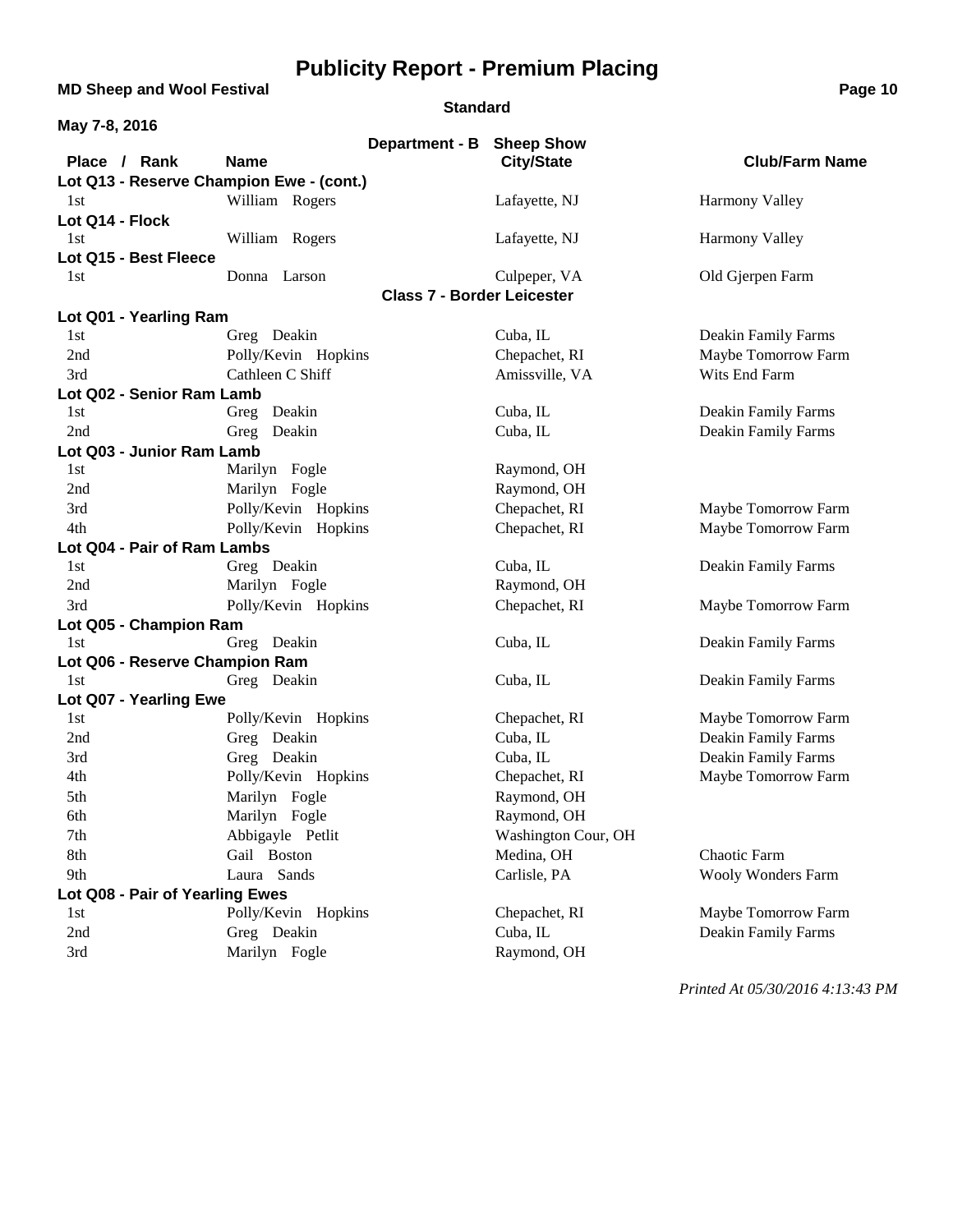**MD Sheep and Wool Festival <b>Page 11 Page 11** 

#### **Standard**

| May 7-8, 2016                  |                                         |                   |                                  |
|--------------------------------|-----------------------------------------|-------------------|----------------------------------|
|                                | Department - B Sheep Show               |                   |                                  |
| Place / Rank                   | <b>Name</b>                             | <b>City/State</b> | <b>Club/Farm Name</b>            |
| Lot Q09 - Senior Ewe Lamb      |                                         |                   |                                  |
| 1st                            | Greg Deakin                             | Cuba, IL          | Deakin Family Farms              |
| 2nd                            | Greg Deakin                             | Cuba, IL          | Deakin Family Farms              |
| Lot Q10 - Junior Ewe Lamb      |                                         |                   |                                  |
| 1st                            | Marilyn Fogle                           | Raymond, OH       |                                  |
| 2nd                            | Marilyn Fogle                           |                   | Raymond, OH                      |
| 3rd                            | Polly/Kevin Hopkins                     | Chepachet, RI     | Maybe Tomorrow Farm              |
| 4th                            | Polly/Kevin Hopkins                     | Chepachet, RI     | Maybe Tomorrow Farm              |
| Lot Q11 - Pair of Ewe Lambs    |                                         |                   |                                  |
| 1st                            | Greg Deakin                             | Cuba, IL          | Deakin Family Farms              |
| 2nd                            | Marilyn Fogle                           | Raymond, OH       |                                  |
| 3rd                            | Polly/Kevin Hopkins                     | Chepachet, RI     | Maybe Tomorrow Farm              |
| Lot Q12 - Champion Ewe         |                                         |                   |                                  |
| 1st                            | Polly/Kevin Hopkins                     | Chepachet, RI     | Maybe Tomorrow Farm              |
| Lot Q13 - Reserve Champion Ewe |                                         |                   |                                  |
| 1st                            | Greg Deakin                             | Cuba, IL          | Deakin Family Farms              |
| Lot Q14 - Flock                |                                         |                   |                                  |
| 1st                            | Polly/Kevin Hopkins                     | Chepachet, RI     | Maybe Tomorrow Farm              |
| 2nd                            | Greg Deakin                             | Cuba, IL          | Deakin Family Farms              |
| 3rd                            | Marilyn Fogle                           | Raymond, OH       |                                  |
| Lot Q15 - Best Fleece          |                                         |                   |                                  |
| 1st                            | Polly/Kevin Hopkins                     | Chepachet, RI     | Maybe Tomorrow Farm              |
|                                | <b>Class 8 - Black Border Leicester</b> |                   |                                  |
| Lot Q01 - Yearling Ram         |                                         |                   |                                  |
| 1st                            | Sarah Jakeman                           | Gloversville, NY  |                                  |
| 2nd                            | Tiffany Deakin                          | Cuba, IL          | Deakin Family Farms              |
| 3rd                            | Sarah Jakeman                           | Gloversville, NY  |                                  |
| 4th                            | Jerry Early                             | West Liberty, OH  | <b>ZNK Border Leicesters</b>     |
| Lot Q03 - Junior Ram Lamb      |                                         |                   |                                  |
| 1st                            | Sarah Jakeman                           | Gloversville, NY  |                                  |
| Lot Q05 - Champion Ram         |                                         |                   |                                  |
| 1st                            | Sarah Jakeman                           | Gloversville, NY  |                                  |
| Lot Q06 - Reserve Champion Ram |                                         |                   |                                  |
| 1st.                           | Tiffany Deakin                          | Cuba, IL          | Deakin Family Farms              |
| Lot Q07 - Yearling Ewe         |                                         |                   |                                  |
| 1st                            | Sarah Jakeman                           | Gloversville, NY  |                                  |
| 2nd                            | Sarah Jakeman                           | Gloversville, NY  |                                  |
| 3rd                            | Tiffany Deakin                          | Cuba, IL          | Deakin Family Farms              |
| 4th                            | Jerry Early                             | West Liberty, OH  | <b>ZNK Border Leicesters</b>     |
| 5th                            | Tiffany Deakin                          | Cuba, IL          | Deakin Family Farms              |
|                                |                                         |                   | Printed At 05/30/2016 4:13:43 PM |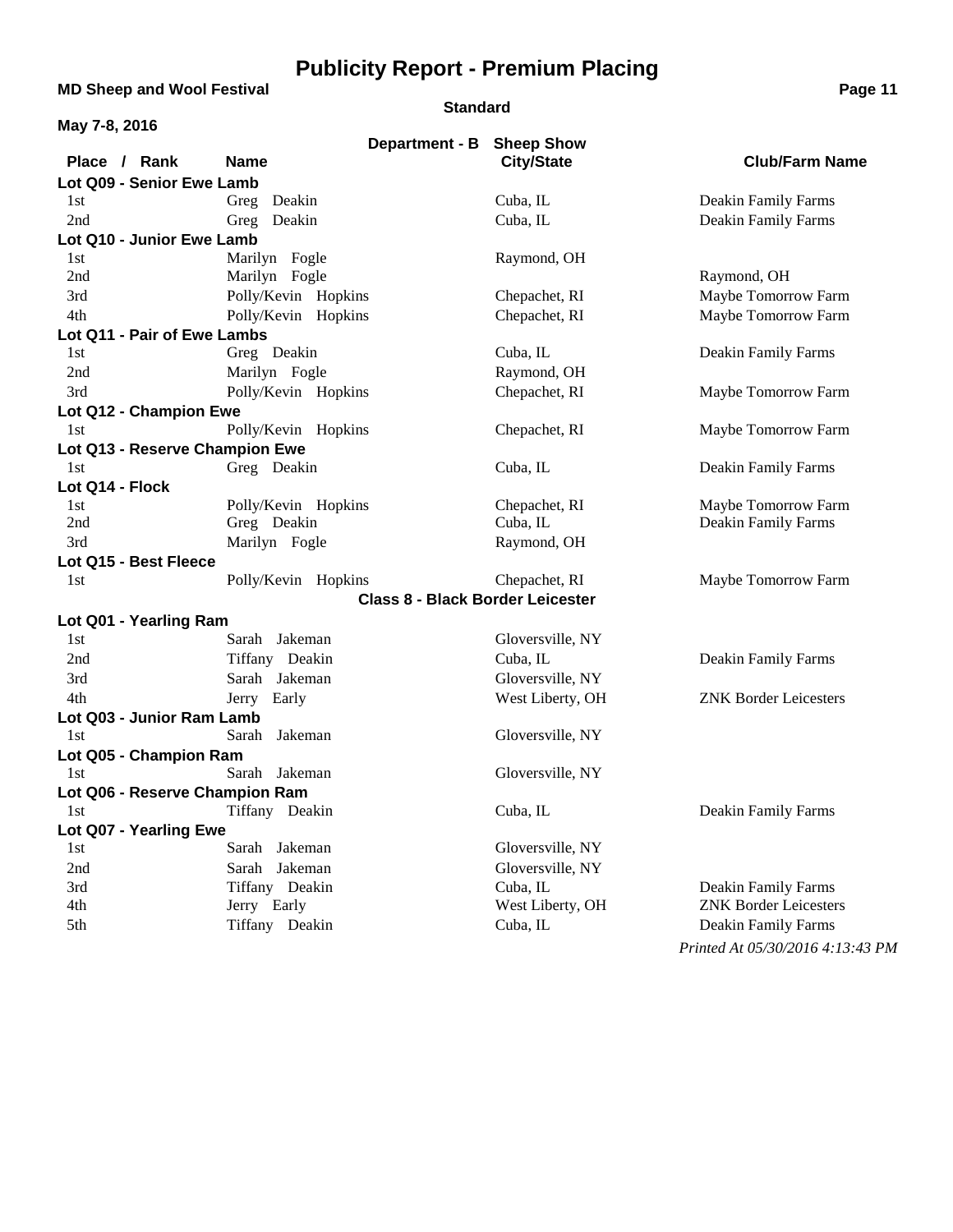**MD Sheep and Wool Festival <b>Page 12 Page 12** 

#### **Standard**

| May 7-8, 2016                    |                               |                                        |                              |
|----------------------------------|-------------------------------|----------------------------------------|------------------------------|
| Place / Rank                     | Department - B<br><b>Name</b> | <b>Sheep Show</b><br><b>City/State</b> | <b>Club/Farm Name</b>        |
| Lot Q08 - Pair of Yearling Ewes  |                               |                                        |                              |
| 1st                              | Sarah Jakeman                 | Gloversville, NY                       |                              |
| 2nd                              | Tiffany Deakin                | Cuba, IL                               | Deakin Family Farms          |
| Lot Q10 - Junior Ewe Lamb        |                               |                                        |                              |
| 1st                              | Tiffany Deakin                | Cuba, IL                               | Deakin Family Farms          |
| 2nd                              | Jerry Early                   | West Liberty, OH                       | <b>ZNK Border Leicesters</b> |
| 3rd                              | Sarah Jakeman                 | Gloversville, NY                       |                              |
| 4th                              | Tiffany Deakin                | Cuba, IL                               | Deakin Family Farms          |
| 5th                              | Sarah Jakeman                 | Gloversville, NY                       |                              |
| Lot Q11 - Pair of Ewe Lambs      |                               |                                        |                              |
| 1st                              | Tiffany Deakin                | Cuba, IL                               | Deakin Family Farms          |
| 2nd                              | Sarah Jakeman                 | Gloversville, NY                       |                              |
| Lot Q12 - Champion Ewe           |                               |                                        |                              |
| 1st                              | Sarah Jakeman                 | Gloversville, NY                       |                              |
| Lot Q13 - Reserve Champion Ewe   |                               |                                        |                              |
| 1st                              | Tiffany Deakin                | Cuba, IL                               | Deakin Family Farms          |
| Lot Q14 - Flock                  |                               |                                        |                              |
| 1st                              | Sarah Jakeman                 | Gloversville, NY                       |                              |
| 2nd<br>Farms                     | Tiffany Deakin                |                                        | Cuba, IL<br>Deakin Family    |
| Lot Q15 - Best Fleece            |                               |                                        |                              |
| 1st                              | Sarah Jakeman                 | Gloversville, NY                       |                              |
|                                  | <b>Class 9 - Corriedale</b>   |                                        |                              |
|                                  |                               |                                        |                              |
| Lot Q01 - Yearling Ram<br>1st    | Geoffrey A Ruppert            | Fairfield, PA                          | <b>Rupperts Corriedales</b>  |
| 2nd                              | Ralph/Marian Lovell           | Linden, PA                             | Lovell's Maple Spring Farm   |
| 3rd                              | Ben & Mary Bow & Family       | Annville, PA                           | Locust Ridge                 |
|                                  |                               | Annville, PA                           | Locust Ridge                 |
| 4th                              | Ben & Mary Bow & Family       | Woodbine, MD                           | <b>BB</b> Farms              |
| 5th                              | Douglas Brewer                |                                        |                              |
| Lot Q02 - Senior Ram Lamb<br>1st | Ralph/Marian Lovell           | Linden, PA                             | Lovell's Maple Spring Farm   |
| 2nd                              | Geoffrey A Ruppert            | Fairfield, PA                          | <b>Rupperts Corriedales</b>  |
|                                  | Ralph/Marian Lovell           | Linden, PA                             |                              |
| 3rd<br>Lot Q03 - Junior Ram Lamb |                               |                                        | Lovell's Maple Spring Farm   |
| 1st                              | Ben & Mary Bow & Family       | Annville, PA                           | Locust Ridge                 |
| 2nd                              | Ben & Mary Bow & Family       | Annville, PA                           | <b>Locust Ridge</b>          |
| 3rd                              | Ralph/Marian Lovell           |                                        | Linden, PA Lovell's Maple    |
| Spring Farm                      |                               |                                        |                              |
| 4th                              | Ralph/Marian Lovell           | Linden, PA                             | Lovell's Maple Spring Farm   |
| 5th                              | Douglas Brewer                | Woodbine, MD                           | <b>BB</b> Farms              |
| 6th                              | Douglas<br><b>Brewer</b>      | Woodbine, MD                           | <b>BB</b> Farms              |
| Lot Q04 - Pair of Ram Lambs      |                               |                                        |                              |
|                                  |                               |                                        |                              |

**(cont.)**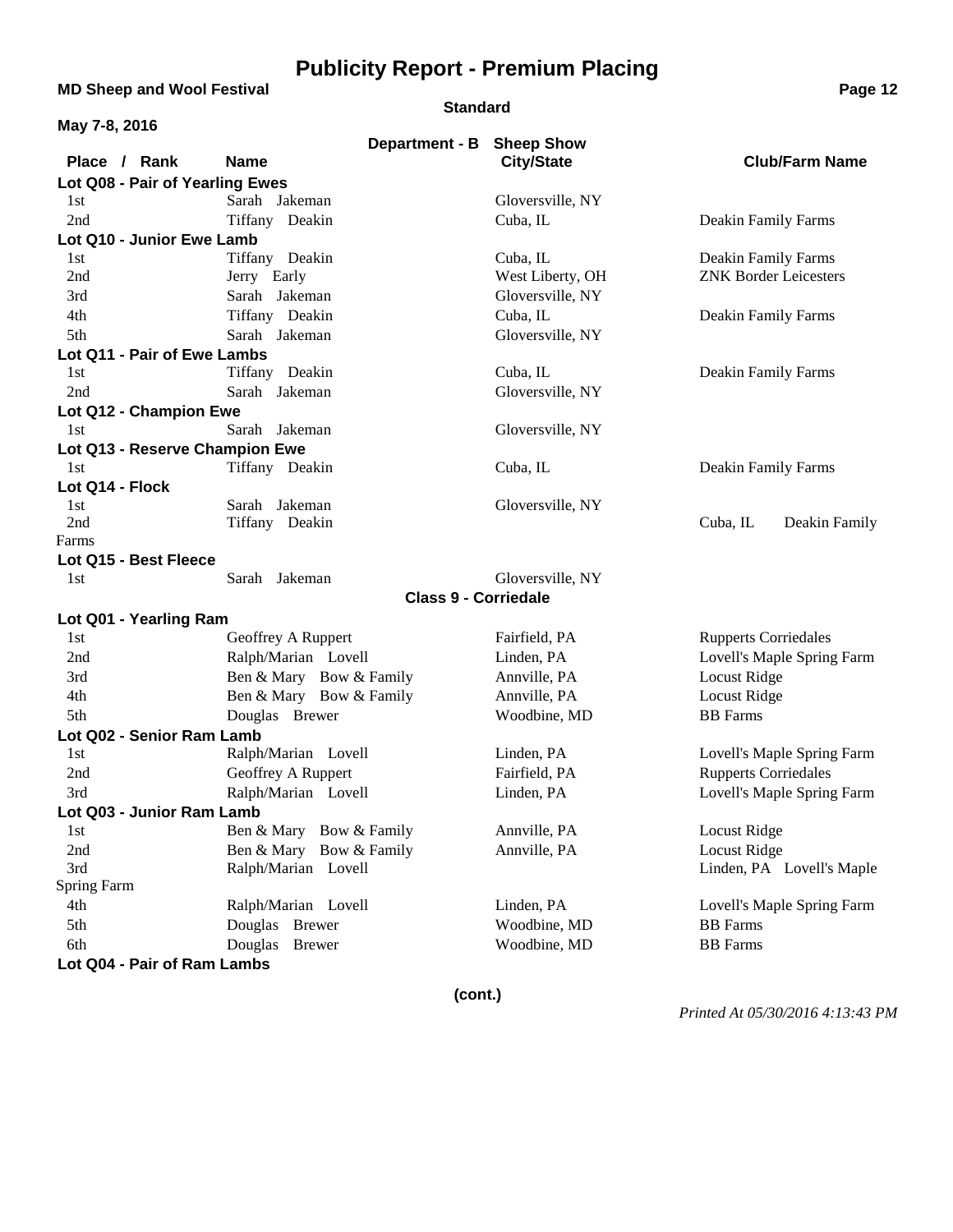**MD Sheep and Wool Festival <b>Page 13** 

### **Standard**

| May 7-8, 2016                          |                         |                              |                                                                |
|----------------------------------------|-------------------------|------------------------------|----------------------------------------------------------------|
|                                        | Department - B          | <b>Sheep Show</b>            |                                                                |
| Place / Rank                           | <b>Name</b>             | <b>City/State</b>            | <b>Club/Farm Name</b>                                          |
| Lot Q04 - Pair of Ram Lambs - (cont.)  |                         |                              |                                                                |
| 1st                                    | Ben & Mary Bow & Family | Annville, PA                 | Locust Ridge                                                   |
| 2nd                                    | Ralph/Marian Lovell     | Linden, PA                   | Lovell's Maple Spring Farm                                     |
| 3rd                                    | Douglas Brewer          | Woodbine, MD                 | <b>BB</b> Farms                                                |
| Lot Q05 - Champion Ram                 |                         |                              |                                                                |
| 1st                                    | Geoffrey A Ruppert      | Fairfield, PA                | <b>Rupperts Corriedales</b>                                    |
| Lot Q06 - Reserve Champion Ram         |                         |                              |                                                                |
| 1st                                    | Ben & Mary Bow & Family | Annville, PA                 | Locust Ridge                                                   |
| Lot Q07 - Yearling Ewe                 |                         |                              |                                                                |
| 1st                                    | Ben & Mary Bow & Family | Annville, PA                 | Locust Ridge                                                   |
| 2nd                                    | Geoffrey A Ruppert      |                              | Fairfield, PA Rupperts                                         |
| Corriedales                            |                         |                              |                                                                |
| 3rd                                    | Ralph/Marian Lovell     | Linden, PA                   | Lovell's Maple Spring Farm                                     |
| 4th                                    | Ralph/Marian Lovell     | Linden, PA                   | Lovell's Maple Spring Farm                                     |
| 5th                                    | Ben & Mary Bow & Family | Annville, PA                 | Locust Ridge                                                   |
| 6th                                    | Geoffrey A Ruppert      | Fairfield, PA                | <b>Rupperts Corriedales</b>                                    |
| 7th<br>Farms                           | Douglas Brewer          |                              | Woodbine, MD<br><b>BB</b>                                      |
|                                        | Donna Abbruzzese        |                              |                                                                |
| 8th<br>9th                             | Donna Abbruzzese        | Altamont, NY<br>Altamont, NY | <b>Abbruzzese Corriedales</b><br><b>Abbruzzese Corriedales</b> |
| 10th                                   | Douglas Brewer          |                              | <b>BB</b> Farms                                                |
|                                        |                         | Woodbine, MD                 |                                                                |
| Lot Q08 - Pair of Yearling Ewes<br>1st | Ralph/Marian Lovell     | Linden, PA                   | Lovell's Maple Spring Farm                                     |
| 2nd                                    | Ben & Mary Bow & Family | Annville, PA                 | Locust Ridge                                                   |
| 3rd                                    | Geoffrey A Ruppert      | Fairfield, PA                | <b>Rupperts Corriedales</b>                                    |
| 4th                                    | Douglas Brewer          | Woodbine, MD                 | <b>BB</b> Farms                                                |
| 5th                                    | Donna Abbruzzese        |                              | Altamont, NY                                                   |
| <b>Abbruzzese Corriedales</b>          |                         |                              |                                                                |
| Lot Q09 - Senior Ewe Lamb              |                         |                              |                                                                |
| 1st                                    | Ralph/Marian Lovell     | Linden, PA                   | Lovell's Maple Spring Farm                                     |
| 2nd                                    | Geoffrey A Ruppert      | Fairfield, PA                | <b>Rupperts Corriedales</b>                                    |
| Lot Q10 - Junior Ewe Lamb              |                         |                              |                                                                |
| 1st                                    | Ben & Mary Bow & Family | Annville, PA                 | Locust Ridge                                                   |
| 2nd                                    | Ralph/Marian Lovell     | Linden, PA                   | Lovell's Maple Spring Farm                                     |
| 3rd                                    | Ben & Mary Bow & Family | Annville, PA                 | Locust Ridge                                                   |
| 4th                                    | Geoffrey A Ruppert      |                              | Fairfield, PA Rupperts                                         |
| Corriedales                            |                         |                              |                                                                |
| 5th                                    | Ralph/Marian Lovell     | Linden, PA                   | Lovell's Maple Spring Farm                                     |
| Lot Q11 - Pair of Ewe Lambs            |                         |                              |                                                                |
| 1st                                    | Ben & Mary Bow & Family | Annville, PA                 | Locust Ridge                                                   |
| 2nd                                    | Geoffrey A Ruppert      | Fairfield, PA                | <b>Rupperts Corriedales</b>                                    |
| 3rd                                    | Ralph/Marian Lovell     | Linden, PA                   | Lovell's Maple Spring Farm                                     |
| Lot Q12 - Champion Ewe                 |                         |                              |                                                                |
| 1st                                    | Ben & Mary Bow & Family | Annville, PA                 | Locust Ridge                                                   |
| Lot Q13 - Reserve Champion Ewe         |                         |                              |                                                                |
| 1st                                    | Geoffrey A Ruppert      | Fairfield, PA                | <b>Rupperts Corriedales</b>                                    |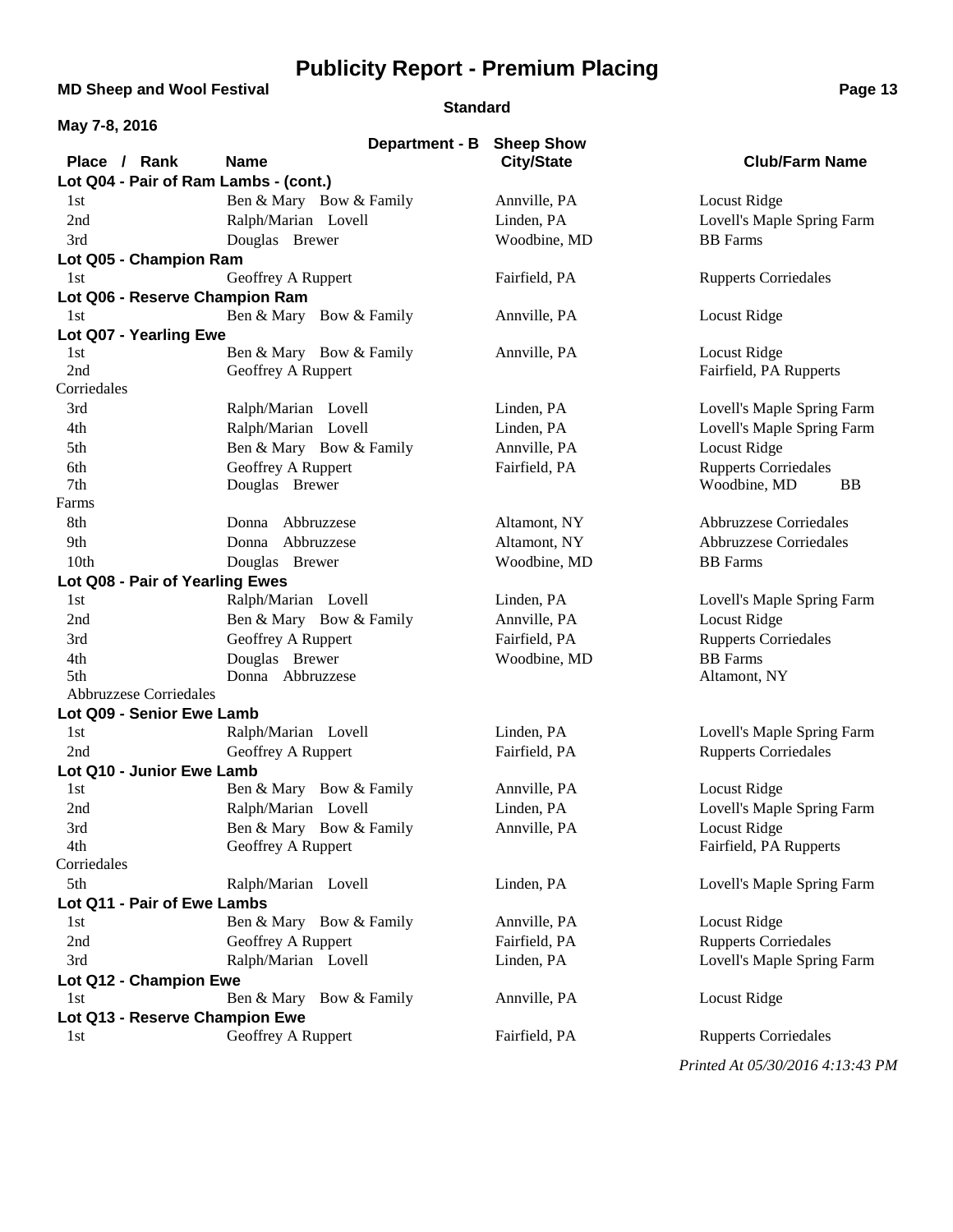### **MD Sheep and Wool Festival <b>Page 14 Page 14**

**Standard**

| May 7-8, 2016                          |                                               |                   |                                        |
|----------------------------------------|-----------------------------------------------|-------------------|----------------------------------------|
|                                        | Department - B                                | <b>Sheep Show</b> |                                        |
| Place / Rank                           | <b>Name</b>                                   | <b>City/State</b> | <b>Club/Farm Name</b>                  |
| Lot Q14 - Flock                        |                                               |                   |                                        |
| 1st                                    | Ben & Mary Bow & Family                       | Annville, PA      | Locust Ridge                           |
| 2nd                                    | Geoffrey A Ruppert                            | Fairfield, PA     | <b>Rupperts Corriedales</b>            |
| 3rd                                    | Ralph/Marian Lovell                           | Linden, PA        | Lovell's Maple Spring Farm             |
| Lot Q15 - Best Fleece                  |                                               |                   |                                        |
| 1st                                    | Geoffrey A Ruppert                            | Fairfield, PA     | <b>Rupperts Corriedales</b>            |
|                                        | <b>Class 10 - Bluefaced Leicester (White)</b> |                   |                                        |
| Lot Q01 - Yearling Ram                 |                                               |                   |                                        |
| 1st                                    | Brenda Lelli                                  | Coopersville, MI  | <b>Beechtree Farm</b>                  |
| 2nd                                    | Brenda Lelli                                  | Coopersville, MI  | <b>Beechtree Farm</b>                  |
| 3rd                                    | Cathleen C Shiff                              | Amissville, VA    | Wits End Farm                          |
| Lot Q03 - Junior Ram Lamb              |                                               |                   |                                        |
| 1st                                    | Margaret Van Camp                             | Swartz Creek, MI  |                                        |
| 2nd                                    | Margaret Van Camp                             | Swartz Creek, MI  |                                        |
| Lot Q04 - Pair of Ram Lambs            |                                               |                   |                                        |
| 1st                                    | Margaret Van Camp                             | Swartz Creek, MI  |                                        |
| Lot Q05 - Champion Ram                 |                                               |                   |                                        |
| 1st                                    | Brenda Lelli                                  | Coopersville, MI  | <b>Beechtree Farm</b>                  |
| Lot Q06 - Reserve Champion Ram         |                                               |                   |                                        |
| 1st                                    | Brenda Lelli                                  | Coopersville, MI  | <b>Beechtree Farm</b>                  |
| Lot Q07 - Yearling Ewe<br>1st          | Ellora Chapin                                 | Milton, NH        |                                        |
| 2nd                                    | Ellora Chapin                                 | Milton, NH        |                                        |
|                                        | Wm/Sharon O'Donnell                           |                   |                                        |
| 3rd                                    |                                               | Chagrin Falls, OH | Shepherd's Run                         |
| 4th<br>5th                             | Cathleen C Shiff<br>Brenda Lelli              | Amissville, VA    | Wits End Farm<br><b>Beechtree Farm</b> |
|                                        |                                               | Coopersville, MI  |                                        |
| 6th                                    | Wm/Sharon O'Donnell                           | Chagrin Falls, OH | Shepherd's Run                         |
| 7th                                    | Brenda Lelli                                  | Coopersville, MI  | <b>Beechtree Farm</b>                  |
| 8th                                    | Margaret Van Camp                             | Swartz Creek, MI  |                                        |
| 9th                                    | Margaret Van Camp                             | Swartz Creek, MI  |                                        |
| 10 <sub>th</sub>                       | Kyle K Mccleary                               |                   | Stewartstown, PA                       |
| 11 <sup>th</sup>                       | Kyle K Mccleary                               | Stewartstown, PA  |                                        |
| Lot Q08 - Pair of Yearling Ewes<br>1st | Ellora Chapin                                 | Milton, NH        |                                        |
| 2nd                                    | Wm/Sharon O'Donnell                           | Chagrin Falls, OH | Shepherd's Run                         |
| 3rd                                    | Brenda Lelli                                  | Coopersville, MI  | <b>Beechtree Farm</b>                  |
| 4th                                    |                                               | Swartz Creek, MI  |                                        |
| 5th                                    | Margaret Van Camp                             | Stewartstown, PA  |                                        |
| Lot Q10 - Junior Ewe Lamb              | Kyle K Mccleary                               |                   |                                        |
| 1st                                    | Margaret Van Camp                             | Swartz Creek, MI  |                                        |
| 2nd                                    | Ellora Chapin                                 |                   | Milton, NH                             |
|                                        | (cont.)                                       |                   |                                        |
|                                        |                                               |                   |                                        |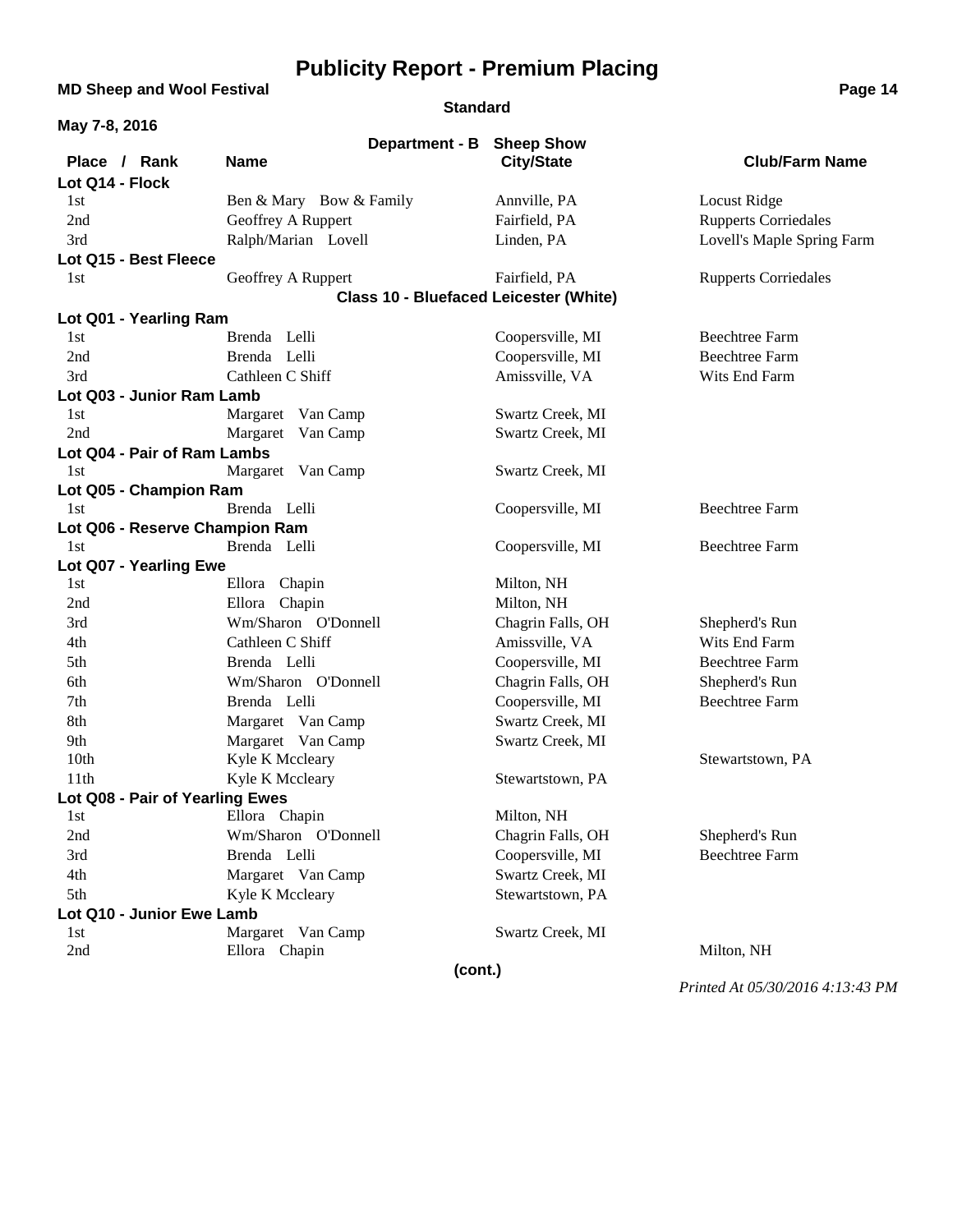**MD Sheep and Wool Festival <b>Page 15 Page 15** 

#### **Standard**

| May 7-8, 2016                       |                   |                           |                   |                                |
|-------------------------------------|-------------------|---------------------------|-------------------|--------------------------------|
| Place / Rank                        | <b>Name</b>       | Department - B Sheep Show | <b>City/State</b> | <b>Club/Farm Name</b>          |
| Lot Q10 - Junior Ewe Lamb - (cont.) |                   |                           |                   |                                |
| 3rd                                 | Ellora Chapin     |                           | Milton, NH        |                                |
| 4th                                 | Margaret Van Camp |                           | Swartz Creek, MI  |                                |
| Lot Q11 - Pair of Ewe Lambs         |                   |                           |                   |                                |
| 1st                                 | Margaret Van Camp |                           | Swartz Creek, MI  |                                |
| 2nd                                 | Ellora Chapin     |                           | Milton, NH        |                                |
| Lot Q12 - Champion Ewe              |                   |                           |                   |                                |
| 1st                                 | Ellora Chapin     |                           | Milton, NH        |                                |
| Lot Q13 - Reserve Champion Ewe      |                   |                           |                   |                                |
| 1st                                 | Ellora Chapin     |                           | Milton, NH        |                                |
| Lot Q14 - Flock                     |                   |                           |                   |                                |
| 1st                                 | Margaret Van Camp |                           | Swartz Creek, MI  |                                |
| Lot Q15 - Best Fleece               |                   |                           |                   |                                |
| 1st                                 | Ellora Chapin     |                           | Milton, NH        |                                |
|                                     |                   | Class 11 - Jacob          |                   |                                |
| Lot Q01 - Yearling Ram              |                   |                           |                   |                                |
| 1st                                 | Royal Unzicker    |                           | Sellersville, PA  | <b>Ivy Brook Meadow</b>        |
| 2nd                                 | Royal Unzicker    |                           | Sellersville, PA  | <b>Ivy Brook Meadow</b>        |
| 3rd                                 | Roy W Deppa       |                           | Brookeville, MD   | Poplar Spring Farm             |
| 4th                                 | Marie E Roenke    |                           | Trumansburg, NY   |                                |
| Lot Q03 - Junior Ram Lamb           |                   |                           |                   |                                |
| 1st                                 | Royal Unzicker    |                           | Sellersville, PA  | <b>Ivy Brook Meadow</b>        |
| 2nd                                 | Royal Unzicker    |                           |                   | Sellersville, PA<br><b>Ivy</b> |
| <b>Brook Meadow</b>                 |                   |                           |                   |                                |
| 3rd                                 | Roy W Deppa       |                           | Brookeville, MD   | Poplar Spring Farm             |
| 4th                                 | Garrett Suhr      |                           | Brookeville, MD   | Poplar Spring Farm             |
| 5th                                 | Marie E Roenke    |                           | Trumansburg, NY   |                                |
| 6th                                 | Roy W Deppa       |                           | Brookeville, MD   | Poplar Spring Farm             |
| 7th                                 | Garrett Suhr      |                           | Brookeville, MD   | Poplar Spring Farm             |
| Lot Q04 - Pair of Ram Lambs         |                   |                           |                   |                                |
| 1st                                 | Royal Unzicker    |                           | Sellersville, PA  | <b>Ivy Brook Meadow</b>        |
| 2nd                                 | Roy W Deppa       |                           | Brookeville, MD   | Poplar Spring Farm             |
| 3rd                                 | Garrett Suhr      |                           | Brookeville, MD   | Poplar Spring Farm             |
| Lot Q05 - Champion Ram              |                   |                           |                   |                                |
| 1st                                 | Royal Unzicker    |                           | Sellersville, PA  | <b>Ivy Brook Meadow</b>        |
| Lot Q06 - Reserve Champion Ram      |                   |                           |                   |                                |
| 1st                                 | Royal Unzicker    |                           | Sellersville, PA  | <b>Ivy Brook Meadow</b>        |
| Lot Q07 - Yearling Ewe              |                   |                           |                   |                                |
| 1st                                 | Royal Unzicker    |                           | Sellersville, PA  | <b>Ivy Brook Meadow</b>        |
| 2nd                                 | Royal Unzicker    |                           | Sellersville, PA  | <b>Ivy Brook Meadow</b>        |
| 3rd                                 | Marie E Roenke    |                           | Trumansburg, NY   |                                |
| Lot Q08 - Pair of Yearling Ewes     |                   |                           |                   |                                |
|                                     |                   | (cont.)                   |                   |                                |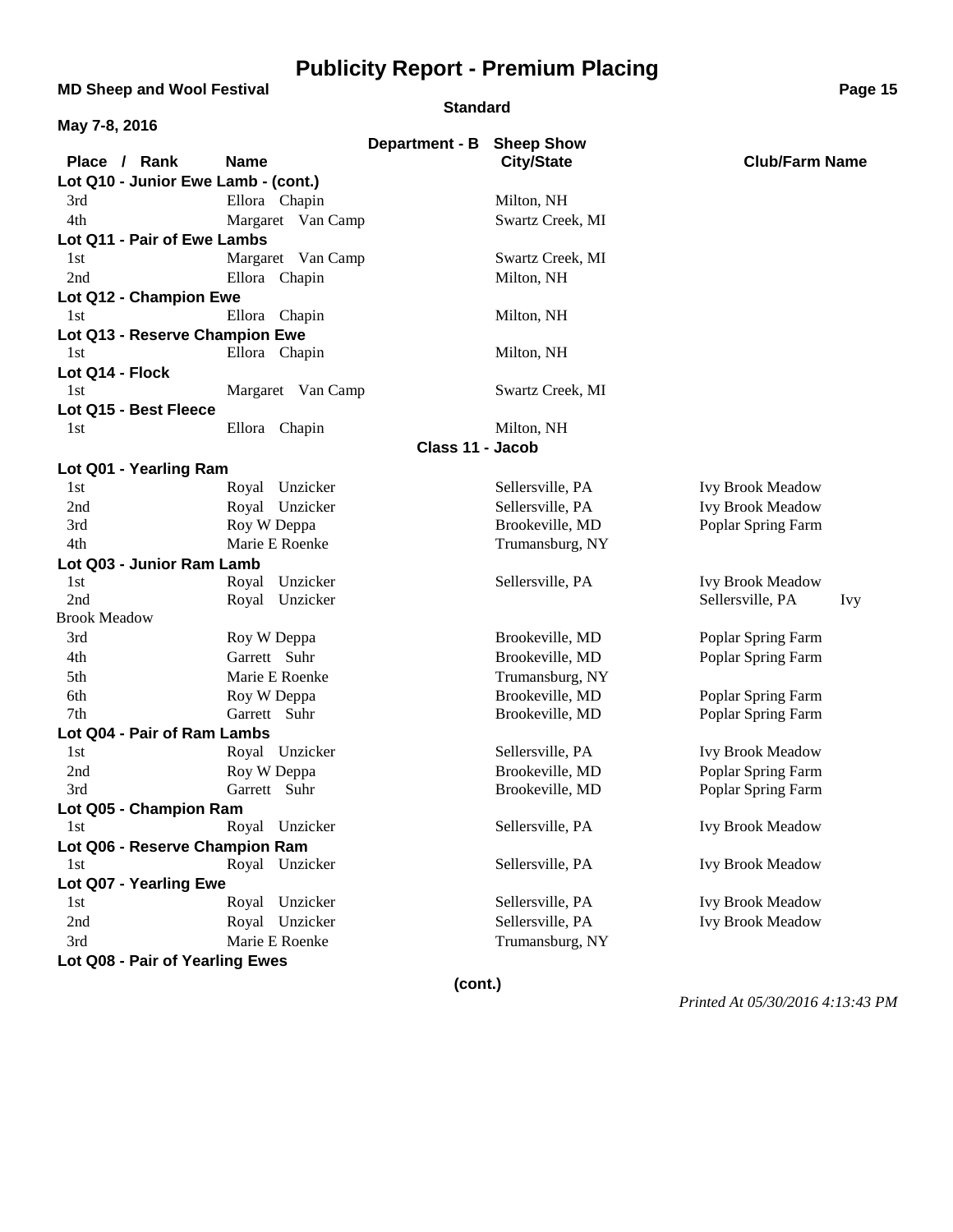**MD Sheep and Wool Festival <b>Page 16 Page 16** 

#### **Standard**

| May 7-8, 2016                             |                                |                           |                                |                                  |
|-------------------------------------------|--------------------------------|---------------------------|--------------------------------|----------------------------------|
| Place / Rank                              | <b>Name</b>                    | Department - B Sheep Show | <b>City/State</b>              | <b>Club/Farm Name</b>            |
| Lot Q08 - Pair of Yearling Ewes - (cont.) |                                |                           |                                |                                  |
| 1st                                       | Royal Unzicker                 |                           | Sellersville, PA               | <b>Ivy Brook Meadow</b>          |
| Lot Q10 - Junior Ewe Lamb                 |                                |                           |                                |                                  |
| 1st                                       | Roy W Deppa                    |                           | Brookeville, MD                | Poplar Spring Farm               |
| 2nd                                       | Royal Unzicker                 |                           | Sellersville, PA               | <b>Ivy Brook Meadow</b>          |
| 3rd                                       | Royal Unzicker                 |                           | Sellersville, PA               | <b>Ivy Brook Meadow</b>          |
| 4th                                       | Roy W Deppa                    |                           | Brookeville, MD                | Poplar Spring Farm               |
| Lot Q11 - Pair of Ewe Lambs               |                                |                           |                                |                                  |
| 1st                                       | Royal Unzicker                 |                           | Sellersville, PA               | <b>Ivy Brook Meadow</b>          |
| 2nd                                       | Roy W Deppa                    |                           | Brookeville, MD                | Poplar Spring Farm               |
| Lot Q12 - Champion Ewe                    |                                |                           |                                |                                  |
| 1st                                       | Royal Unzicker                 |                           | Sellersville, PA               | <b>Ivy Brook Meadow</b>          |
| Lot Q13 - Reserve Champion Ewe            |                                |                           |                                |                                  |
| 1st                                       | Royal Unzicker                 |                           | Sellersville, PA               | <b>Ivy Brook Meadow</b>          |
| Lot Q14 - Flock                           |                                |                           |                                |                                  |
| 1st                                       | Royal Unzicker                 |                           | Sellersville, PA               | <b>Ivy Brook Meadow</b>          |
| Lot Q15 - Best Fleece                     |                                |                           |                                |                                  |
| 1st                                       | Royal Unzicker                 |                           | Sellersville, PA               | <b>Ivy Brook Meadow</b>          |
|                                           |                                | Class 12 - Karakul        |                                |                                  |
| Lot Q01 - Yearling Ram                    |                                |                           |                                |                                  |
| 1st                                       | Ramona Butt                    |                           | New Park, PA                   | <b>Muddy Creek Lambscapes</b>    |
| 2nd                                       | Ramona<br>Butt                 |                           | New Park, PA                   | <b>Muddy Creek Lambscapes</b>    |
| 3rd                                       | Arianna McCann                 |                           |                                | Willow Spring, NC<br>Wood        |
| Song Farm                                 |                                |                           |                                |                                  |
| Lot Q02 - Senior Ram Lamb                 |                                |                           |                                |                                  |
| 1st                                       | Letty K Klein                  |                           | Kalamazoo, MI                  | Pine Lane Farm                   |
| Lot Q03 - Junior Ram Lamb                 |                                |                           |                                |                                  |
| 1st<br>2nd                                | Letty K Klein<br>Letty K Klein |                           | Kalamazoo, MI<br>Kalamazoo, MI | Pine Lane Farm<br>Pine Lane Farm |
| Lot Q04 - Pair of Ram Lambs               |                                |                           |                                |                                  |
| 1st                                       | Letty K Klein                  |                           | Kalamazoo, MI                  | Pine Lane Farm                   |
| Lot Q05 - Champion Ram                    |                                |                           |                                |                                  |
| 1st                                       | Letty K Klein                  |                           | Kalamazoo, MI                  | Pine Lane Farm                   |
| Lot Q06 - Reserve Champion Ram            |                                |                           |                                |                                  |
| 1st                                       | Letty K Klein                  |                           | Kalamazoo, MI                  | Pine Lane Farm                   |
| Lot Q07 - Yearling Ewe                    |                                |                           |                                |                                  |
| 1st                                       | Devon Butt                     |                           | New Park, PA                   | <b>Muddy Creek Lambscapes</b>    |
| 2nd                                       | Ramona Butt                    |                           | New Park, PA                   | <b>Muddy Creek Lambscapes</b>    |
| 3rd                                       | Ramona Butt                    |                           | New Park, PA                   | <b>Muddy Creek Lambscapes</b>    |
| Lot Q08 - Pair of Yearling Ewes           |                                |                           |                                |                                  |
| 1st                                       | Ramona Butt                    |                           | New Park, PA                   | <b>Muddy Creek Lambscapes</b>    |
|                                           |                                |                           |                                | Printed At 05/30/2016 4:13:44 PM |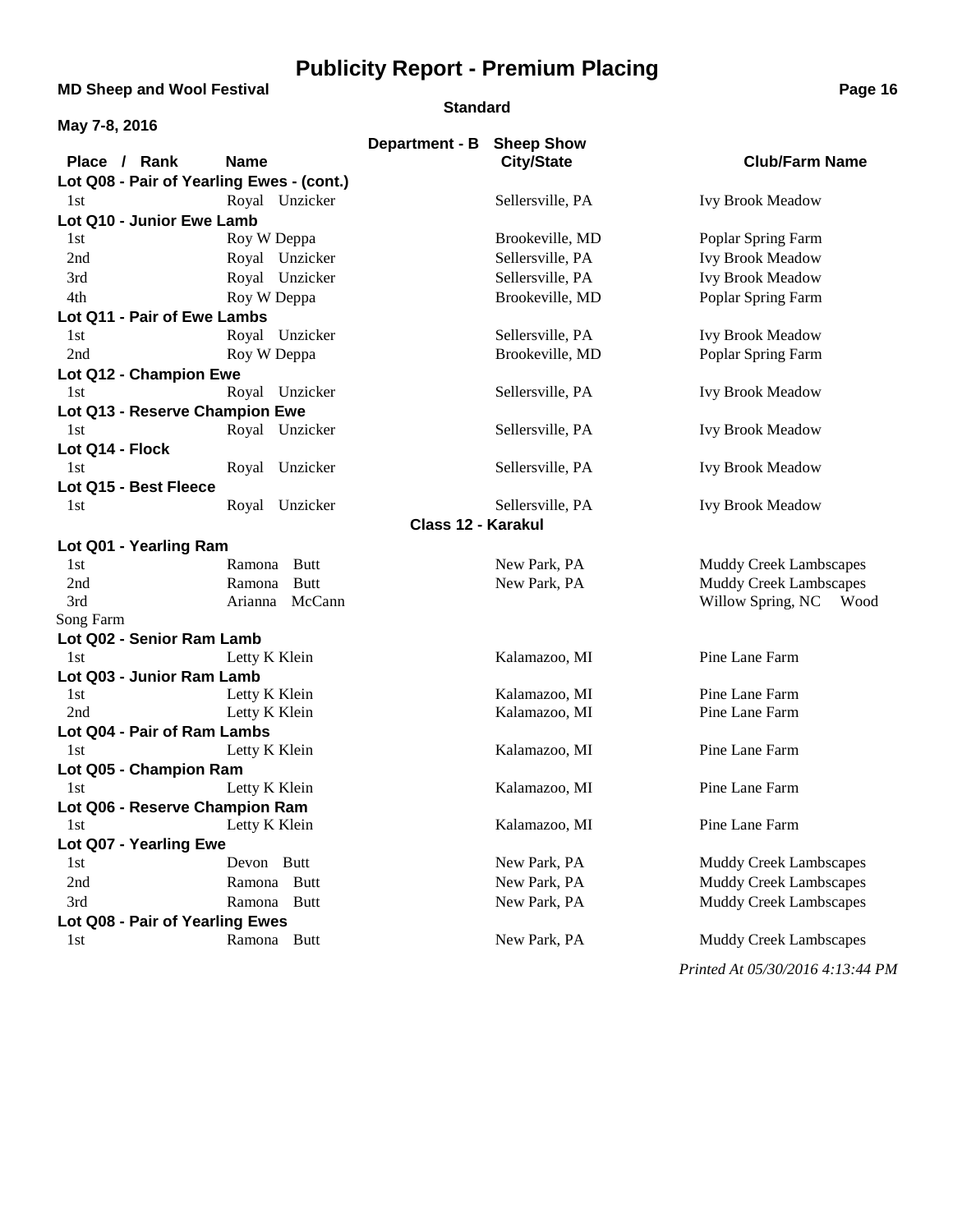**MD Sheep and Wool Festival <b>Page 17 Page 17** 

#### **Standard**

| May 7-8, 2016                  |                       |                           |                               |
|--------------------------------|-----------------------|---------------------------|-------------------------------|
|                                |                       | Department - B Sheep Show |                               |
| Place / Rank                   | <b>Name</b>           | <b>City/State</b>         | <b>Club/Farm Name</b>         |
| Lot Q09 - Senior Ewe Lamb      |                       |                           |                               |
| 1st                            | <b>Butt</b><br>Ramona | New Park, PA              | <b>Muddy Creek Lambscapes</b> |
| 2nd                            | Ramona Butt           | New Park, PA              | <b>Muddy Creek Lambscapes</b> |
| 3rd                            | Devon Butt            | New Park, PA              | <b>Muddy Creek Lambscapes</b> |
| Lot Q10 - Junior Ewe Lamb      |                       |                           |                               |
| 1st                            | Ramona Butt           | New Park, PA              | Muddy Creek Lambscapes        |
| 2nd                            | Letty K Klein         | Kalamazoo, MI             | Pine Lane Farm                |
| 3rd                            | Letty K Klein         | Kalamazoo, MI             | Pine Lane Farm                |
| Lot Q11 - Pair of Ewe Lambs    |                       |                           |                               |
| 1st                            | Letty K Klein         | Kalamazoo, MI             | Pine Lane Farm                |
| 2nd                            | Ramona Butt           | New Park, PA              | <b>Muddy Creek Lambscapes</b> |
| Lot Q12 - Champion Ewe         |                       |                           |                               |
| 1st                            | Ramona Butt           | New Park, PA              | <b>Muddy Creek Lambscapes</b> |
| Lot Q13 - Reserve Champion Ewe |                       |                           |                               |
| 1st                            | Ramona Butt           | New Park, PA              | <b>Muddy Creek Lambscapes</b> |
| Lot Q14 - Flock                |                       |                           |                               |
| 1st                            | Ramona Butt           | New Park, PA              | <b>Muddy Creek Lambscapes</b> |
| Lot Q15 - Best Fleece          |                       |                           |                               |
| 1st                            | Letty K Klein         | Kalamazoo, MI             | Pine Lane Farm                |
|                                |                       | <b>Class 13 - Lincoln</b> |                               |
| Lot Q01 - Yearling Ram         |                       |                           |                               |
| 1st                            | Christian Day         | Greenfield, IN            |                               |
| 2nd                            | Diane Klingelhofer    | Marriottsville, MD        | <b>Liberty Farms</b>          |
| 3rd                            | Deborah D Vanderwende | Greenwood, DE             | <b>Locust Grove Farm</b>      |
| 4th                            | Alison Ungar          | Medina, OH                | Chaotic Farm                  |
| 5th                            | Deborah D Vanderwende | Greenwood, DE             | <b>Locust Grove Farm</b>      |
| Lot Q03 - Junior Ram Lamb      |                       |                           |                               |
| 1st                            | Deborah D Vanderwende | Greenwood, DE             | <b>Locust Grove Farm</b>      |
| 2nd                            | Deborah D Vanderwende | Greenwood, DE             | <b>Locust Grove Farm</b>      |
| 3rd                            | Diane Klingelhofer    | Marriottsville, MD        | <b>Liberty Farms</b>          |
| 4th                            | Diane Klingelhofer    | Marriottsville, MD        | <b>Liberty Farms</b>          |
| 5th                            | Alison Ungar          | Medina, OH                | Chaotic Farm                  |
| Lot Q04 - Pair of Ram Lambs    |                       |                           |                               |
| 1st                            | Deborah D Vanderwende | Greenwood, DE             | Locust Grove Farm             |
| 2nd                            | Diane Klingelhofer    | Marriottsville, MD        | <b>Liberty Farms</b>          |
| Lot Q05 - Champion Ram         |                       |                           |                               |
| 1st                            | Christian Day         | Greenfield, IN            |                               |
| Lot Q06 - Reserve Champion Ram |                       |                           |                               |
| 1st                            | Deborah D Vanderwende | Greenwood, DE             | <b>Locust Grove Farm</b>      |
| Lot Q07 - Yearling Ewe         |                       |                           |                               |
|                                |                       | (cont.)                   |                               |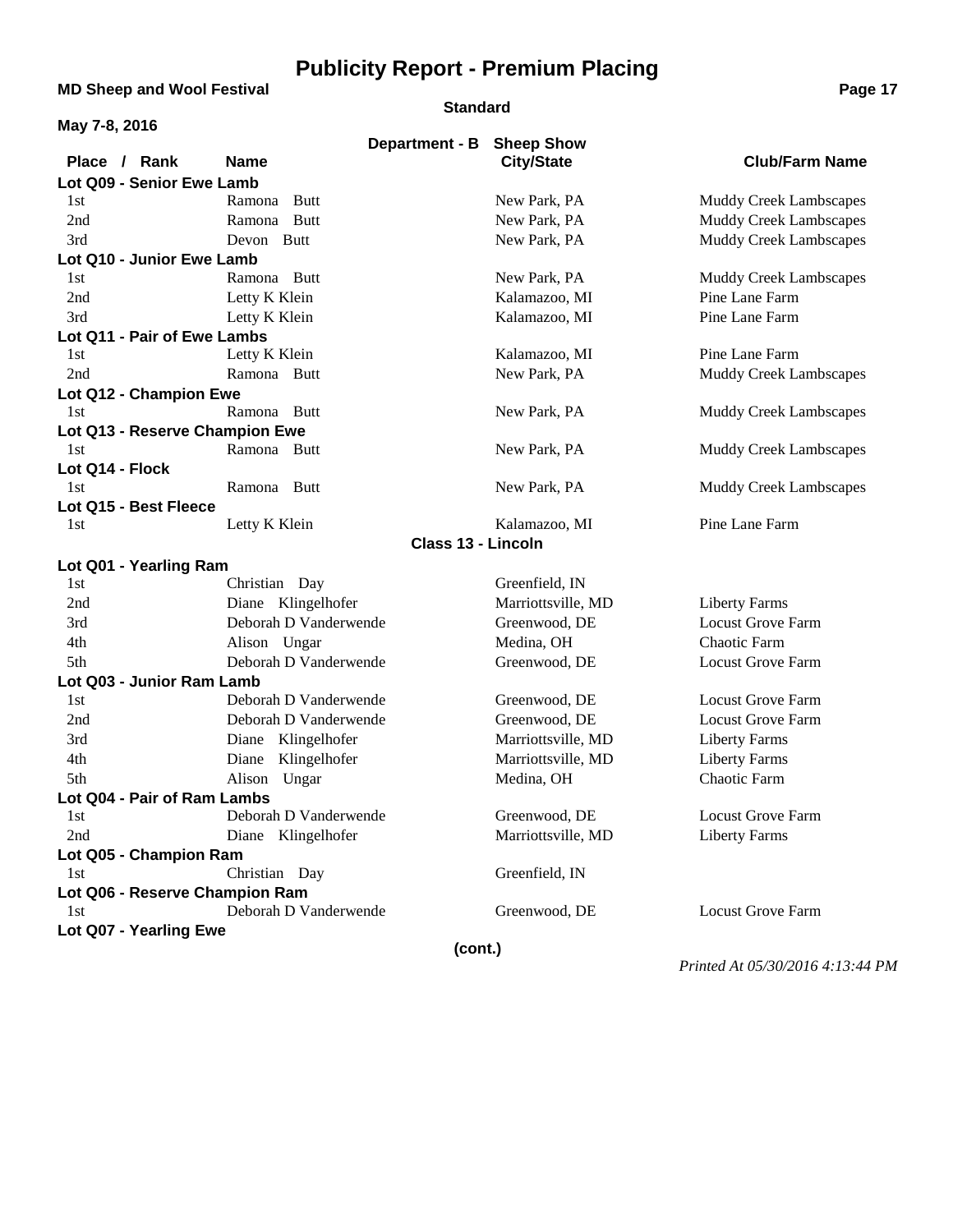**MD Sheep and Wool Festival <b>Page 18** 

#### **Standard**

|  | uyu | . . |
|--|-----|-----|
|  |     |     |
|  |     |     |
|  |     |     |

| May 7-8, 2016 |  |
|---------------|--|
|---------------|--|

|                                  | Department - B Sheep Show       |                    |                               |
|----------------------------------|---------------------------------|--------------------|-------------------------------|
| Place / Rank                     | <b>Name</b>                     | <b>City/State</b>  | <b>Club/Farm Name</b>         |
| Lot Q07 - Yearling Ewe - (cont.) |                                 |                    |                               |
| 1st                              | Sam Ethan Wertz                 | Greenfield, IN     |                               |
| 2nd                              | Deborah D Vanderwende           | Greenwood, DE      | Locust Grove Farm             |
| 3rd                              | Deborah D Vanderwende           | Greenwood, DE      | <b>Locust Grove Farm</b>      |
| 4th                              | Alison Ungar                    | Medina, OH         | Chaotic Farm                  |
| 5th                              | Christian Day                   | Greenfield, IN     |                               |
| 6th                              | Christian Day                   |                    | Greenfield, IN                |
| 7th                              | Taylor Garges                   | Telford, PA        |                               |
| 8th                              | Taylor Garges                   | Telford, PA        |                               |
| 9th                              | Diane Klingelhofer              | Marriottsville, MD | <b>Liberty Farms</b>          |
| 10th                             | Diane Klingelhofer              | Marriottsville, MD | <b>Liberty Farms</b>          |
| Lot Q08 - Pair of Yearling Ewes  |                                 |                    |                               |
| 1st                              | Deborah D Vanderwende           | Greenwood, DE      | <b>Locust Grove Farm</b>      |
| 2nd                              | Taylor Garges                   | Telford, PA        |                               |
| 3rd                              | Diane Klingelhofer              | Marriottsville, MD | <b>Liberty Farms</b>          |
| 4th                              | Christian Day                   |                    | Greenfield, IN                |
| Lot Q10 - Junior Ewe Lamb        |                                 |                    |                               |
| 1st                              | Deborah D Vanderwende           | Greenwood, DE      | <b>Locust Grove Farm</b>      |
| 2nd                              | Diane Klingelhofer              | Marriottsville, MD | <b>Liberty Farms</b>          |
| 3rd                              | Deborah D Vanderwende           | Greenwood, DE      | <b>Locust Grove Farm</b>      |
| 4th                              | Diane Klingelhofer              | Marriottsville, MD | <b>Liberty Farms</b>          |
| 5th                              | Alison Ungar                    | Medina, OH         | Chaotic Farm                  |
| Lot Q11 - Pair of Ewe Lambs      |                                 |                    |                               |
| 1st                              | Deborah D Vanderwende           | Greenwood, DE      | <b>Locust Grove Farm</b>      |
| 2nd                              | Diane Klingelhofer              | Marriottsville, MD | <b>Liberty Farms</b>          |
| Lot Q12 - Champion Ewe           |                                 |                    |                               |
| 1st                              | Sam Ethan Wertz                 | Greenfield, IN     |                               |
| Lot Q13 - Reserve Champion Ewe   |                                 |                    |                               |
| 1st                              | Deborah D Vanderwende           | Greenwood, DE      | <b>Locust Grove Farm</b>      |
| Lot Q14 - Flock                  |                                 |                    |                               |
| 1st                              | Deborah D Vanderwende           | Greenwood, DE      | <b>Locust Grove Farm</b>      |
| 2nd                              | Diane Klingelhofer              | Marriottsville, MD | <b>Liberty Farms</b>          |
| Lot Q15 - Best Fleece            |                                 |                    |                               |
| 1st                              | Christian Day                   | Greenfield, IN     |                               |
|                                  | <b>Class 14 - Black Lincoln</b> |                    |                               |
| Lot Q01 - Yearling Ram           |                                 |                    |                               |
| 1st                              | Darlene Leary                   | Oakham, MA         | Wind Valley Farm              |
| 2nd                              | Lori H Shea                     | Columbus, NJ       | Shea Brothers Lincolns        |
| 3rd                              | Terence Blake                   | Ludlow, MA         |                               |
| 4th                              | Diane Klingelhofer              | Marriottsville, MD | <b>Liberty Farms</b>          |
| 5th                              | Taylor/Robin Meek               | Harmony, RI        | <b>Bally Duff Farm</b>        |
| 6th                              | Larry Klingelhofer              |                    | Marriottsville, MD<br>Liberty |
| Farms                            |                                 |                    |                               |

**(cont.)**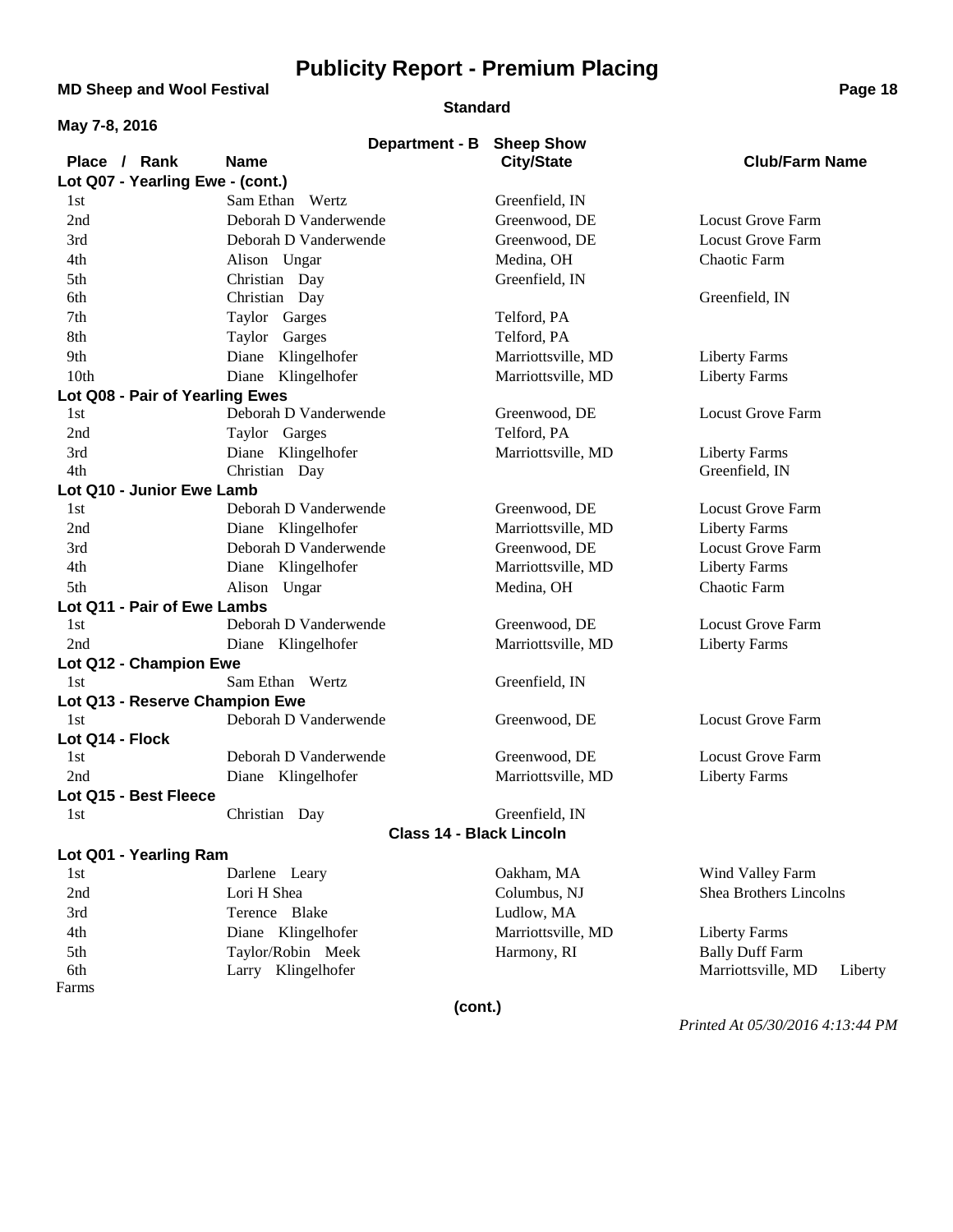**MD Sheep and Wool Festival <b>Page 19 Page 19** 

#### **Standard**

| May 7-8, 2016                    |                       |                    |                               |
|----------------------------------|-----------------------|--------------------|-------------------------------|
|                                  | Department - B        | <b>Sheep Show</b>  |                               |
| Place / Rank                     | <b>Name</b>           | <b>City/State</b>  | <b>Club/Farm Name</b>         |
| Lot Q01 - Yearling Ram - (cont.) |                       |                    |                               |
| 7th                              | Deborah D Vanderwende | Greenwood, DE      | <b>Locust Grove Farm</b>      |
| 8th                              | Diane Klingelhofer    | Marriottsville, MD | <b>Liberty Farms</b>          |
| 9th                              | Alison Ungar          | Medina, OH         | Chaotic Farm                  |
| 10th                             | Deborah D Vanderwende | Greenwood, DE      | <b>Locust Grove Farm</b>      |
| 11th                             | Elaine Moore          | Taneytown, MD      | <b>WD</b> Ranch               |
| 12th                             | Amber Legore          |                    | Westminster, MD<br><b>WD</b>  |
| Ranch                            |                       |                    |                               |
| 13th                             | Emmaline Long         | Bergen, NY         | <b>Orchard View Farm</b>      |
| Lot Q02 - Senior Ram Lamb        |                       |                    |                               |
| 1st                              | Darlene Leary         | Oakham, MA         | Wind Valley Farm              |
| 2nd                              | Darlene Leary         | Oakham, MA         | Wind Valley Farm              |
| 3rd                              | Thomas<br>Day         | Greenfield, IN     |                               |
| Lot Q03 - Junior Ram Lamb        |                       |                    |                               |
| 1st                              | Darlene Leary         | Oakham, MA         | Wind Valley Farm              |
| 2nd                              | Diane Klingelhofer    | Marriottsville, MD | <b>Liberty Farms</b>          |
| 3rd                              | Darlene Leary         | Oakham, MA         | Wind Valley Farm              |
| 4th                              | Lori H Shea           | Columbus, NJ       | <b>Shea Brothers Lincolns</b> |
| 5th                              | Diane Klingelhofer    | Marriottsville, MD | <b>Liberty Farms</b>          |
| 6th                              | Larry Klingelhofer    | Marriottsville, MD | <b>Liberty Farms</b>          |
| 7th                              | Alison Ungar          | Medina, OH         | Chaotic Farm                  |
| 8th                              | Deborah D Vanderwende | Greenwood, DE      | <b>Locust Grove Farm</b>      |
| 9th                              | Emmaline Long         | Bergen, NY         | <b>Orchard View Farm</b>      |
| 10th                             | Emmaline Long         | Bergen, NY         | <b>Orchard View Farm</b>      |
| 11 <sup>th</sup>                 | Deborah D Vanderwende | Greenwood, DE      | <b>Locust Grove Farm</b>      |
| Lot Q04 - Pair of Ram Lambs      |                       |                    |                               |
| 1st                              | Darlene Leary         | Oakham, MA         | Wind Valley Farm              |
| 2nd                              | Diane Klingelhofer    | Marriottsville, MD | <b>Liberty Farms</b>          |
| 3rd                              | Emmaline Long         | Bergen, NY         | <b>Orchard View Farm</b>      |
| 4th                              | Deborah D Vanderwende | Greenwood, DE      | <b>Locust Grove Farm</b>      |
| Lot Q05 - Champion Ram           |                       |                    |                               |
| 1st                              | Darlene Leary         | Oakham, MA         | Wind Valley Farm              |
| Lot Q06 - Reserve Champion Ram   |                       |                    |                               |
|                                  | Darlene Leary         | Oakham, MA         | Wind Valley Farm              |
| Lot Q07 - Yearling Ewe           |                       |                    |                               |
| 1st                              | Deborah D Vanderwende | Greenwood, DE      | Locust Grove Farm             |
| 2nd                              | Diane Klingelhofer    | Marriottsville, MD | <b>Liberty Farms</b>          |
| 3rd                              | Emmaline Long         | Bergen, NY         | Orchard View Farm             |
| 4th                              | Diane Klingelhofer    |                    | Marriottsville, MD<br>Liberty |
| Farms                            |                       |                    |                               |
| 5th                              | Sam Ethan Wertz       | Greenfield, IN     |                               |
| 6th                              | Thomas Day            | Greenfield, IN     |                               |
| 7th                              | Emmaline Long         | Bergen, NY         | <b>Orchard View Farm</b>      |
| 8th                              | Elaine Moore          | Taneytown, MD      | <b>WD</b> Ranch               |
| 9th                              | Amber Legore          |                    | Westminster, MD<br><b>WD</b>  |
| Ranch                            |                       |                    |                               |

*Printed At 05/30/2016 4:13:44 PM*

**(cont.)**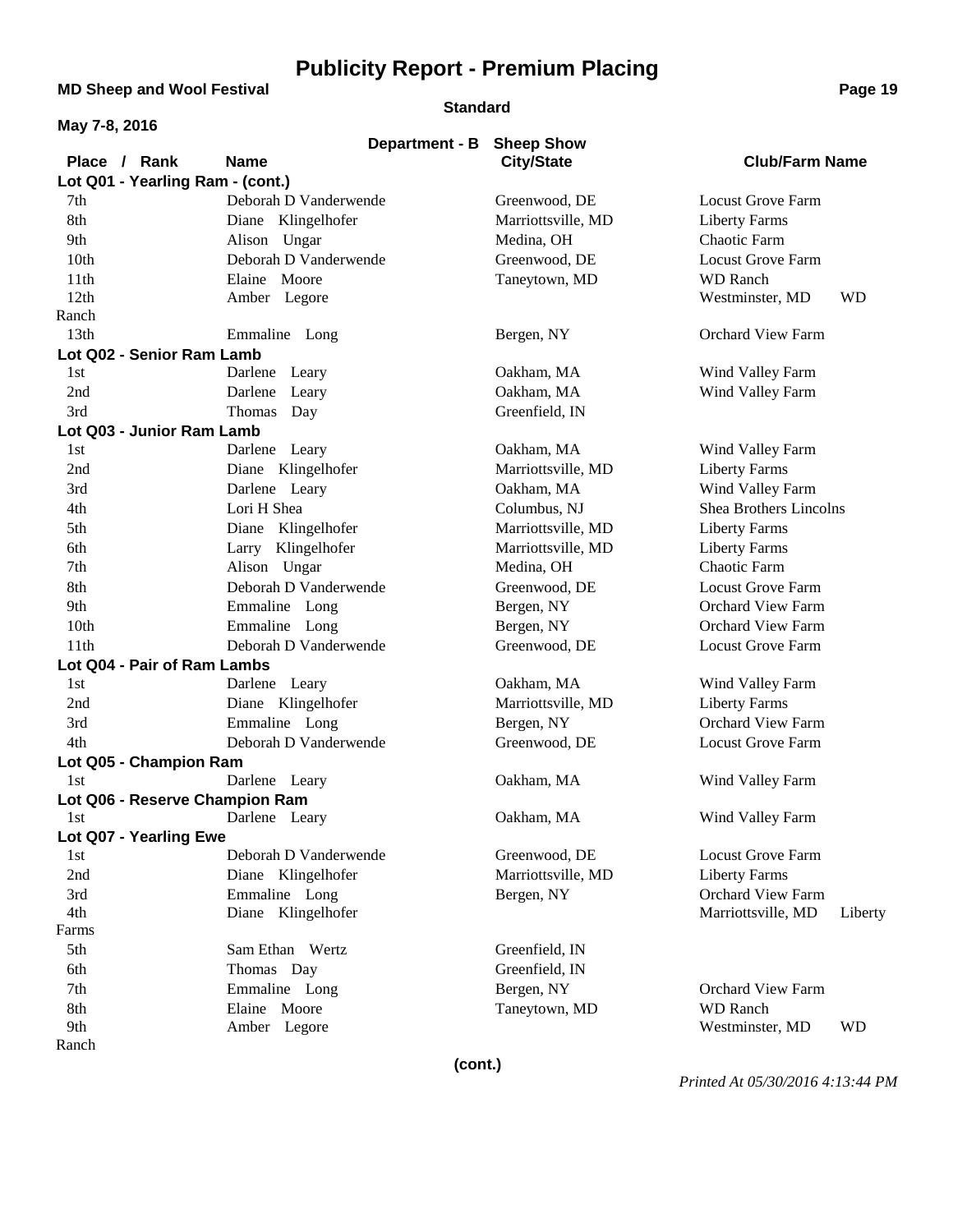### **MD Sheep and Wool Festival <b>Page 20**

#### **Standard**

|  |  | May 7-8, 2016 |
|--|--|---------------|
|--|--|---------------|

| 1114 Y I V, LV I V               | Department - B                      | <b>Sheep Show</b>  |                                                 |
|----------------------------------|-------------------------------------|--------------------|-------------------------------------------------|
| Place / Rank                     | <b>Name</b>                         | <b>City/State</b>  | <b>Club/Farm Name</b>                           |
| Lot Q07 - Yearling Ewe - (cont.) |                                     |                    |                                                 |
| 10th                             | Darlene Leary                       | Oakham, MA         | Wind Valley Farm                                |
| 11th                             | Thomas Day                          | Greenfield, IN     |                                                 |
| 11 <sup>th</sup>                 | Alison Ungar                        | Medina, OH         | Chaotic Farm                                    |
| 11th                             | Deborah D Vanderwende               | Greenwood, DE      | <b>Locust Grove Farm</b>                        |
| 11th                             | Terence Blake                       | Ludlow, MA         |                                                 |
| 11 <sup>th</sup>                 | Cheryl Dunlap                       |                    | Lore City, OH                                   |
| 11th                             | Darlene Leary                       | Oakham, MA         | Wind Valley Farm                                |
| 11th                             | Taylor/Robin Meek                   | Harmony, RI        | <b>Bally Duff Farm</b>                          |
| 11th                             | Taylor/Robin Meek                   | Harmony, RI        | <b>Bally Duff Farm</b>                          |
| 11 <sup>th</sup>                 | Elaine Moore                        | Taneytown, MD      | <b>WD</b> Ranch                                 |
| 11th                             | Barbara Mullen                      |                    | Thurmont, MD<br>Little                          |
| Creek                            |                                     |                    |                                                 |
| 11 <sup>th</sup>                 | Barbara Mullen                      | Thurmont, MD       | <b>Little Creek</b>                             |
| Lot Q08 - Pair of Yearling Ewes  |                                     |                    |                                                 |
| 1st<br>2nd                       | Diane Klingelhofer<br>Emmaline Long | Marriottsville, MD | <b>Liberty Farms</b><br>Bergen, NY Orchard View |
| Farm                             |                                     |                    |                                                 |
| 3rd                              | Deborah D Vanderwende               | Greenwood, DE      | <b>Locust Grove Farm</b>                        |
| 4th                              | Darlene Leary                       | Oakham, MA         | Wind Valley Farm                                |
| 5th                              | Taylor/Robin Meek                   | Harmony, RI        | <b>Bally Duff Farm</b>                          |
| 6th                              | Elaine Moore                        | Taneytown, MD      | <b>WD</b> Ranch                                 |
| Lot Q09 - Senior Ewe Lamb        |                                     |                    |                                                 |
| 1st                              | Darlene Leary                       | Oakham, MA         | Wind Valley Farm                                |
| 2nd                              | Darlene Leary                       | Oakham, MA         | Wind Valley Farm                                |
| Lot Q10 - Junior Ewe Lamb        |                                     |                    |                                                 |
| 1st                              | Deborah D Vanderwende               | Greenwood, DE      | <b>Locust Grove Farm</b>                        |
| 2nd                              | Deborah D Vanderwende               | Greenwood, DE      | <b>Locust Grove Farm</b>                        |
| 3rd                              | Diane Klingelhofer                  | Marriottsville, MD | <b>Liberty Farms</b>                            |
| 4th                              | Lori H Shea                         | Columbus, NJ       | Shea Brothers Lincolns                          |
| 5th                              | Emmaline Long                       | Bergen, NY         | <b>Orchard View Farm</b>                        |
| 6th                              | Lori H Shea                         | Columbus, NJ       | Shea Brothers Lincolns                          |
| 7th                              | Emmaline Long                       | Bergen, NY         | <b>Orchard View Farm</b>                        |
| 8th                              | Diane Klingelhofer                  | Marriottsville, MD | <b>Liberty Farms</b>                            |
| Lot Q11 - Pair of Ewe Lambs      |                                     |                    |                                                 |
| 1st                              | Deborah D Vanderwende               | Greenwood, DE      | <b>Locust Grove Farm</b>                        |
| 2nd                              | Darlene Leary                       | Oakham, MA         | Wind Valley Farm                                |
| 3rd                              | Lori H Shea                         | Columbus, NJ       | Shea Brothers Lincolns                          |
| 4th                              | Diane Klingelhofer                  | Marriottsville, MD | <b>Liberty Farms</b>                            |
| 5th                              | Emmaline Long                       | Bergen, NY         | Orchard View Farm                               |
| Lot Q12 - Champion Ewe           |                                     |                    |                                                 |
| 1st                              | Deborah D Vanderwende               | Greenwood, DE      | Locust Grove Farm                               |
| Lot Q13 - Reserve Champion Ewe   |                                     |                    |                                                 |
| 1st                              | Deborah D Vanderwende               | Greenwood, DE      | <b>Locust Grove Farm</b>                        |
| Lot Q14 - Flock                  |                                     |                    |                                                 |

**(cont.)**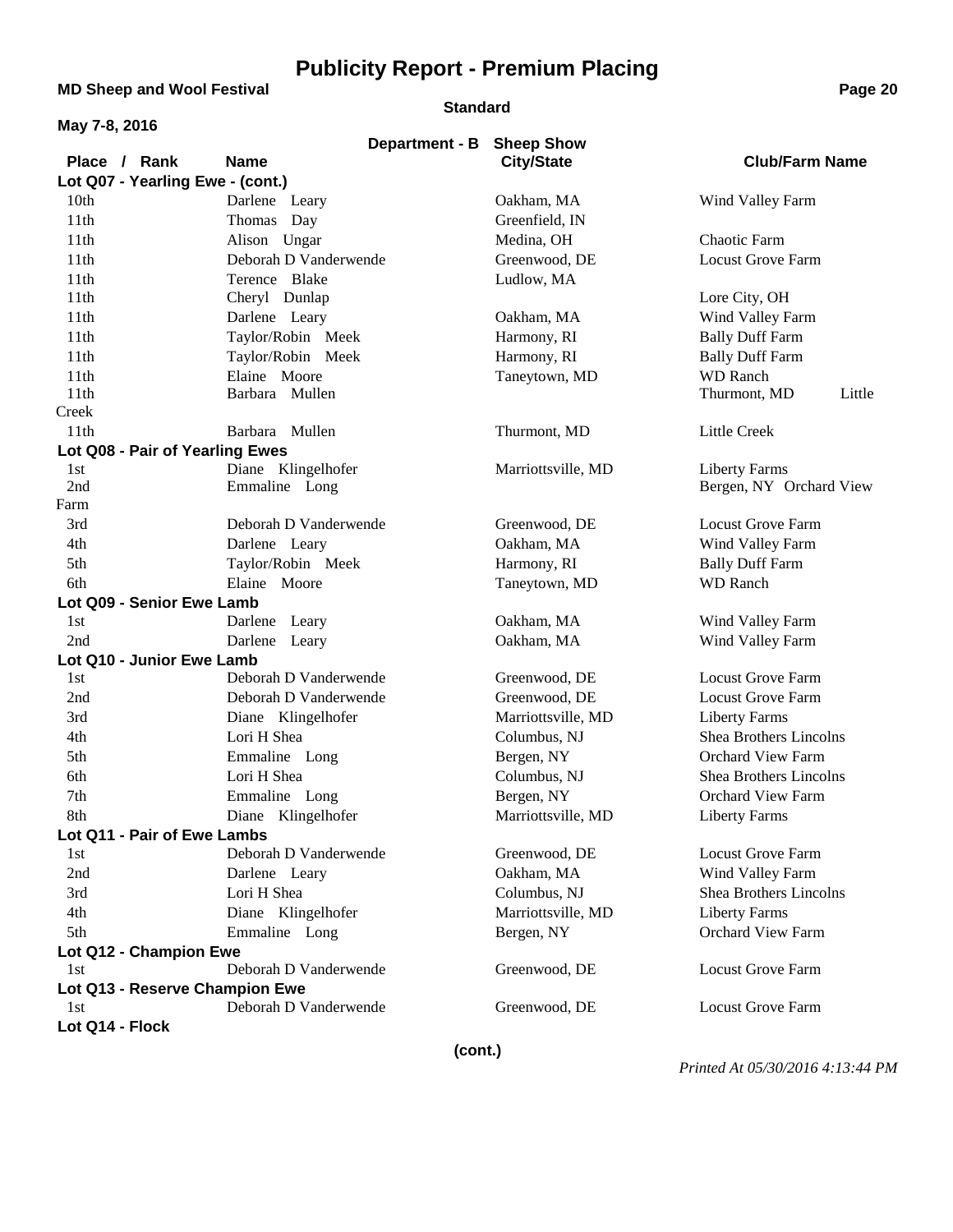**MD Sheep and Wool Festival <b>Page 21** 

**Standard**

| May 7-8, 2016 |                                 |                                |                               |                    |                          |
|---------------|---------------------------------|--------------------------------|-------------------------------|--------------------|--------------------------|
|               |                                 |                                | Department - B                | <b>Sheep Show</b>  |                          |
| Place / Rank  |                                 | <b>Name</b>                    |                               | <b>City/State</b>  | <b>Club/Farm Name</b>    |
|               | Lot Q14 - Flock - (cont.)       |                                |                               |                    |                          |
| 1st           |                                 | Diane Klingelhofer             |                               | Marriottsville, MD | <b>Liberty Farms</b>     |
| 2nd           |                                 | Darlene Leary                  |                               | Oakham, MA         | Wind Valley Farm         |
| 3rd           |                                 | Deborah D Vanderwende          |                               | Greenwood, DE      | Locust Grove Farm        |
| 4th           |                                 | Emmaline Long                  |                               | Bergen, NY         | <b>Orchard View Farm</b> |
|               | Lot Q15 - Best Fleece           |                                |                               |                    |                          |
| 1st           |                                 | Deborah D Vanderwende          |                               | Greenwood, DE      | <b>Locust Grove Farm</b> |
|               |                                 |                                | <b>Class 15 - Rambouillet</b> |                    |                          |
|               | Lot Q01 - Yearling Ram          |                                |                               |                    |                          |
| 1st           |                                 | Simmons/Ham                    |                               | Tivoli, NY         | Wil-Hi Farm              |
| 2nd           |                                 | Clay Allison                   |                               | Honeoye, NY        | Green Acres              |
| 3rd           |                                 | Clay Allison                   |                               | Honeoye, NY        | Green Acres              |
|               | Lot Q02 - Senior Ram Lamb       |                                |                               |                    |                          |
| 1st           |                                 | Simmons/Ham                    |                               | Tivoli, NY         | Wil-Hi Farm              |
| 2nd           |                                 | Simmons/Ham                    |                               |                    | Tivoli, NY Wil-Hi Farm   |
|               | Lot Q04 - Pair of Ram Lambs     |                                |                               |                    |                          |
| 1st           |                                 | Simmons/Ham                    |                               | Tivoli, NY         | Wil-Hi Farm              |
|               | Lot Q05 - Champion Ram          |                                |                               |                    |                          |
| 1st           |                                 | Simmons/Ham                    |                               | Tivoli, NY         | Wil-Hi Farm              |
|               |                                 | Lot Q06 - Reserve Champion Ram |                               |                    |                          |
| 1st           |                                 | Simmons/Ham                    |                               | Tivoli, NY         | Wil-Hi Farm              |
|               | Lot Q07 - Yearling Ewe          |                                |                               |                    |                          |
| 1st           |                                 | Simmons/Ham                    |                               | Tivoli, NY         | Wil-Hi Farm              |
| 2nd           |                                 | Simmons/Ham                    |                               | Tivoli, NY         | Wil-Hi Farm              |
| 3rd           |                                 | Clay Allison                   |                               | Honeoye, NY        | Green Acres              |
| 4th           |                                 | Clay Allison                   |                               | Honeoye, NY        | Green Acres              |
|               | Lot Q08 - Pair of Yearling Ewes |                                |                               |                    |                          |
| 1st           |                                 | Simmons/Ham                    |                               | Tivoli, NY         | Wil-Hi Farm              |
| 2nd           |                                 | Clay Allison                   |                               | Honeoye, NY        | Green Acres              |
|               | Lot Q09 - Senior Ewe Lamb       |                                |                               |                    |                          |
| 1st           |                                 | Simmons/Ham                    |                               | Tivoli, NY         | Wil-Hi Farm              |
| 2nd           |                                 | Clay Allison                   |                               | Honeoye, NY        | <b>Green Acres</b>       |
| 3rd           |                                 | Clay Allison                   |                               | Honeoye, NY        | Green Acres              |
|               | Lot Q10 - Junior Ewe Lamb       |                                |                               |                    |                          |
| 1st           |                                 | Simmons/Ham                    |                               | Tivoli, NY         | Wil-Hi Farm              |
|               | Lot Q11 - Pair of Ewe Lambs     |                                |                               |                    |                          |
| 1st           |                                 | Simmons/Ham                    |                               | Tivoli, NY         | Wil-Hi Farm              |
| 2nd           |                                 | Clay Allison                   |                               | Honeoye, NY        | Green Acres              |
|               | Lot Q12 - Champion Ewe          |                                |                               |                    |                          |
| 1st           |                                 | Simmons/Ham                    |                               | Tivoli, NY         | Wil-Hi Farm              |
|               |                                 | Lot Q13 - Reserve Champion Ewe |                               |                    |                          |
|               |                                 |                                | (cont.)                       |                    |                          |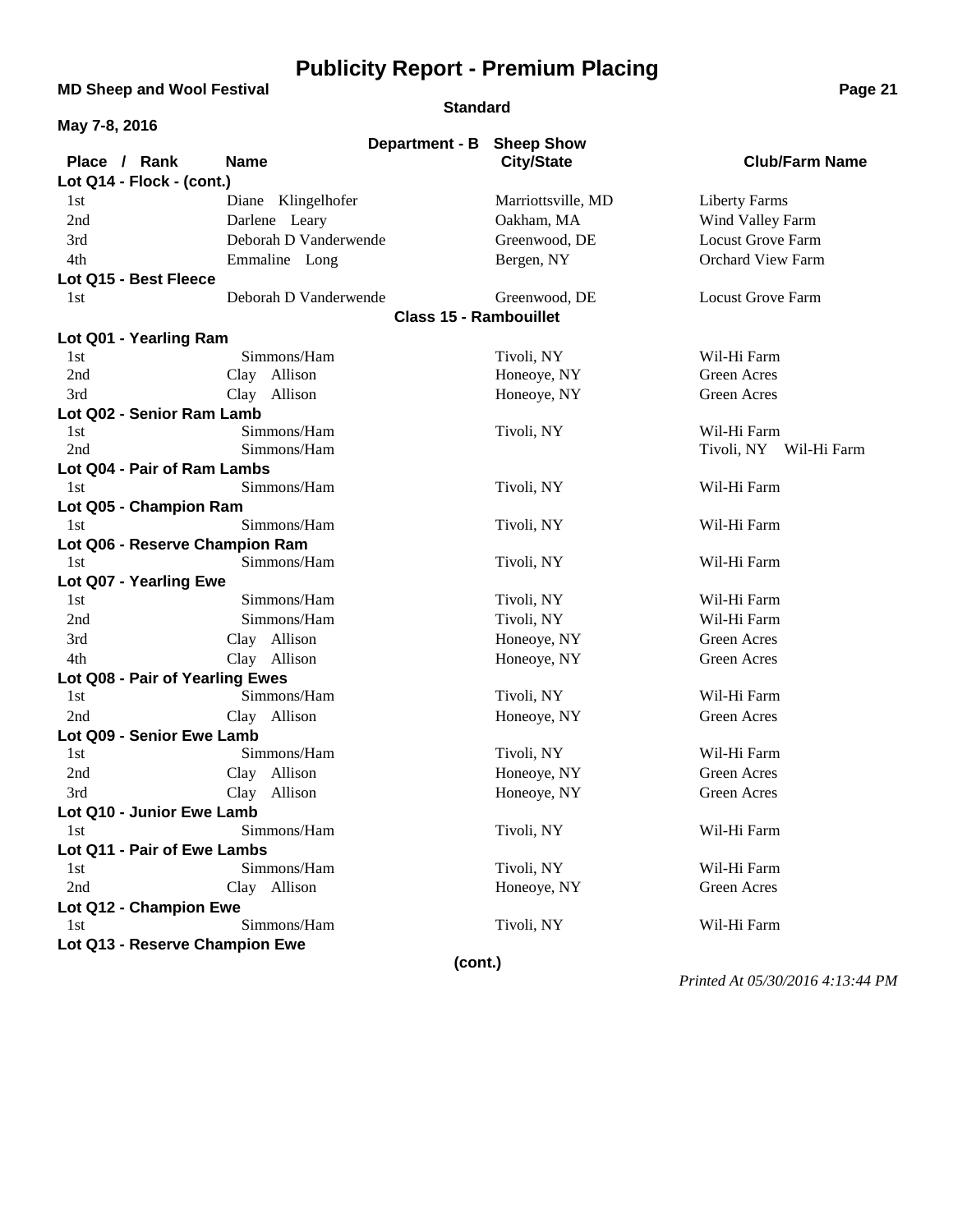**MD Sheep and Wool Festival <b>Page 22 Page 22** 

#### **Standard**

| May 7-8, 2016                            |                                |                                                |                              |
|------------------------------------------|--------------------------------|------------------------------------------------|------------------------------|
| Place / Rank                             | <b>Name</b>                    | Department - B Sheep Show<br><b>City/State</b> | <b>Club/Farm Name</b>        |
| Lot Q13 - Reserve Champion Ewe - (cont.) |                                |                                                |                              |
| 1st                                      | Simmons/Ham                    | Tivoli, NY                                     | Wil-Hi Farm                  |
| Lot Q14 - Flock                          |                                |                                                |                              |
| 1st                                      | Simmons/Ham                    | Tivoli, NY                                     | Wil-Hi Farm                  |
| 2nd                                      | Clay Allison                   | Honeoye, NY                                    | Green Acres                  |
| Lot Q15 - Best Fleece                    |                                |                                                |                              |
| 1st                                      | Simmons/Ham                    | Tivoli, NY                                     | Wil-Hi Farm                  |
|                                          |                                | <b>Class 16 - Romney</b>                       |                              |
| Lot Q01 - Yearling Ram                   |                                |                                                |                              |
| 1st                                      | Megan V Higgins                | Coventry, CT                                   |                              |
| 2nd                                      | Hilary Chapin                  | Milton, NH                                     |                              |
| 3rd                                      | Ronald Andress                 | Ottsville, PA                                  | Windy Oaks Farm              |
| 4th                                      | Megan V Higgins                | Coventry, CT                                   |                              |
| 5th                                      | Stephan/Liz Shafer             | Saugerties, NY                                 | Anchorage Farm               |
| 6th                                      | Annabelle Miller               |                                                | Keymar, MD                   |
| Lot Q03 - Junior Ram Lamb                |                                |                                                |                              |
| 1st                                      | Hilary Chapin                  | Milton, NH                                     |                              |
| 2nd                                      | Hilary Chapin                  | Milton, NH                                     |                              |
| 3rd                                      | Ellora Chapin                  | Milton, NH                                     |                              |
| 4th                                      | Charlene M Carlisle            | Moorestown, NJ                                 | <b>Little Hooves Romneys</b> |
| 5th                                      | Charlene M Carlisle            | Moorestown, NJ                                 | <b>Little Hooves Romneys</b> |
| 6th                                      | Cindy Cieciwa                  | Swartz Creek, MI                               |                              |
| 7th                                      | Stephan/Liz Shafer             | Saugerties, NY                                 | Anchorage Farm               |
| 8th                                      | Ava J Hayes                    | Allentown, NJ                                  |                              |
| Lot Q04 - Pair of Ram Lambs              |                                |                                                |                              |
| 1st                                      | Hilary Chapin                  | Milton, NH                                     |                              |
| 2nd                                      | Charlene M Carlisle            | Moorestown, NJ                                 | Little Hooves Romneys        |
| Lot Q05 - Champion Ram                   |                                |                                                |                              |
| 1st                                      | Megan V Higgins                | Coventry, CT                                   |                              |
| Lot Q06 - Reserve Champion Ram           |                                |                                                |                              |
| 1st                                      | Hilary Chapin                  | Milton, NH                                     |                              |
| Lot Q07 - Yearling Ewe                   |                                |                                                |                              |
| 1st                                      | Ellora Chapin                  | Milton, NH                                     |                              |
| 2nd                                      | Charlene M Carlisle            | Moorestown, NJ                                 | <b>Little Hooves Romneys</b> |
| 3rd                                      | Hilary Chapin<br>Hilary Chapin | Milton, NH                                     |                              |
| 4th<br>5th                               | Ronald Andress                 | Milton, NH                                     | Ottsville, PA Windy Oaks     |
| Farm                                     |                                |                                                |                              |
| 6th                                      | Stephan/Liz Shafer             | Saugerties, NY                                 | Anchorage Farm               |
| 7th                                      | Charlene M Carlisle            | Moorestown, NJ                                 | Little Hooves Romneys        |
| 8th                                      | Callie Burgess                 | Ada, OH                                        |                              |
| 9th                                      | Annabelle Miller               | Keymar, MD                                     |                              |
| 10th                                     | Megan Burgess                  |                                                | Ada, OH                      |
|                                          |                                | (cont.)                                        |                              |
|                                          |                                |                                                |                              |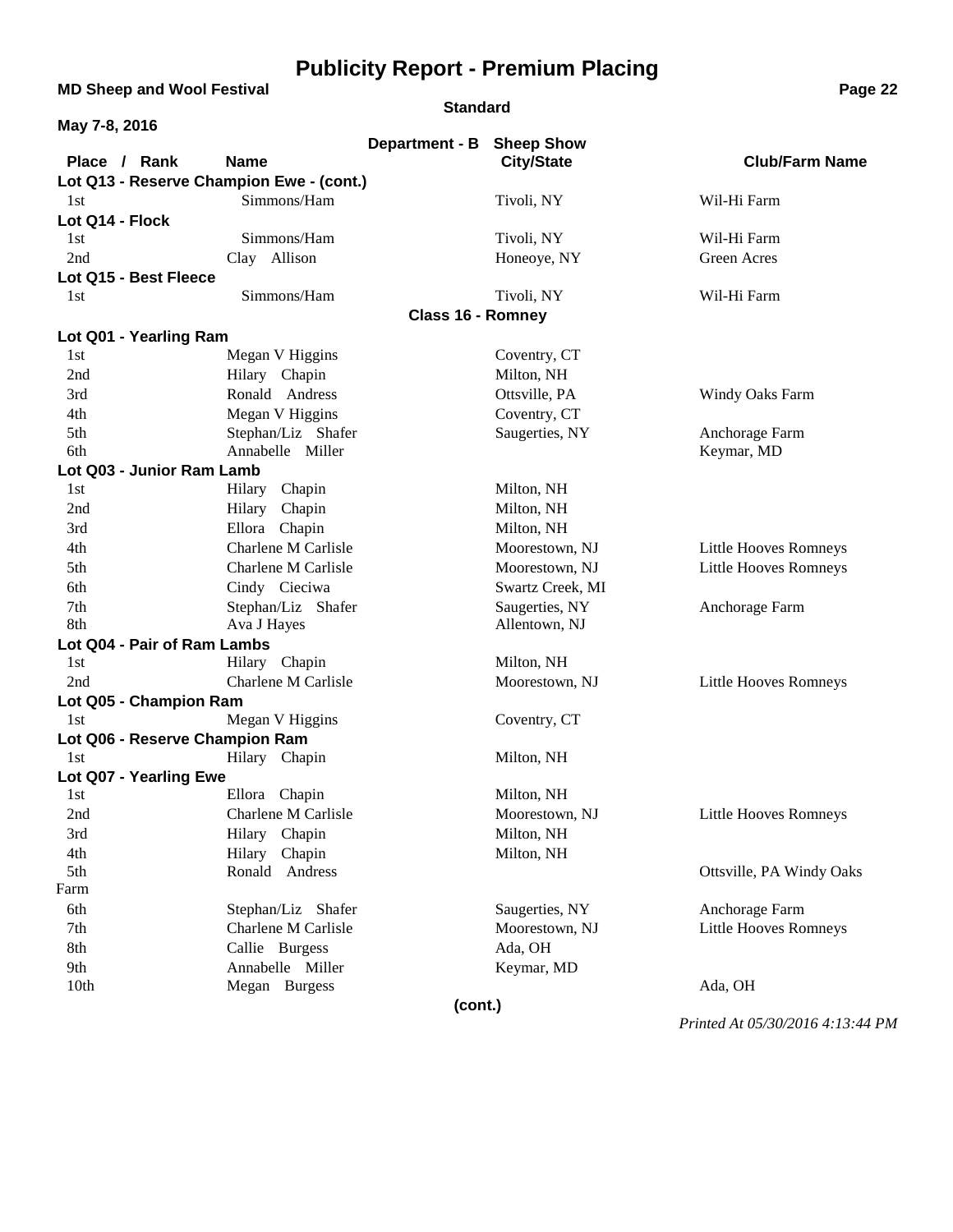**MD Sheep and Wool Festival <b>Page 23** 

#### **Standard**

| May 7-8, 2016                    |                     |                                |                   |                                |
|----------------------------------|---------------------|--------------------------------|-------------------|--------------------------------|
|                                  |                     | Department - B                 | <b>Sheep Show</b> |                                |
| Place / Rank                     | <b>Name</b>         |                                | <b>City/State</b> | <b>Club/Farm Name</b>          |
| Lot Q07 - Yearling Ewe - (cont.) |                     |                                |                   |                                |
| 11th                             | Stephan/Liz Shafer  |                                | Saugerties, NY    | Anchorage Farm                 |
| 12th                             | Ronald Andress      |                                | Ottsville, PA     | Windy Oaks Farm                |
| 13th                             | Annabelle Miller    |                                | Keymar, MD        |                                |
| 14th                             | Betsy McPherson     |                                | Montpelier, VA    | Love Ewe Farm                  |
| Lot Q08 - Pair of Yearling Ewes  |                     |                                |                   |                                |
| 1st                              | Hilary Chapin       |                                | Milton, NH        |                                |
| 2nd                              | Charlene M Carlisle |                                | Moorestown, NJ    | Little Hooves Romneys          |
| 3rd                              | Ronald Andress      |                                | Ottsville, PA     | Windy Oaks Farm                |
| 4th                              | Stephan/Liz Shafer  |                                | Saugerties, NY    | Anchorage Farm                 |
| 5th                              | Annabelle Miller    |                                | Keymar, MD        |                                |
| Lot Q10 - Junior Ewe Lamb        |                     |                                |                   |                                |
| 1st                              | Hilary Chapin       |                                | Milton, NH        |                                |
| 2nd                              | Hilary Chapin       |                                | Milton, NH        |                                |
| 3rd                              | Charlene M Carlisle |                                | Moorestown, NJ    | Little Hooves Romneys          |
| 4th                              | Charlene M Carlisle |                                | Moorestown, NJ    | Little Hooves Romneys          |
| 5th                              | Cooper Chapin       |                                | Milton, NH        |                                |
| 6th                              | Ava J Hayes         |                                | Allentown, NJ     |                                |
| 7th                              | Stephan/Liz Shafer  |                                | Saugerties, NY    | Anchorage Farm                 |
| 8th                              | Stephan/Liz Shafer  |                                | Saugerties, NY    | Anchorage Farm                 |
| Lot Q11 - Pair of Ewe Lambs      |                     |                                |                   |                                |
| 1st                              | Hilary Chapin       |                                | Milton, NH        |                                |
| 2nd                              | Charlene M Carlisle |                                | Moorestown, NJ    | Little Hooves Romneys          |
| 3rd                              | Stephan/Liz Shafer  |                                | Saugerties, NY    | Anchorage Farm                 |
| Lot Q12 - Champion Ewe           |                     |                                |                   |                                |
| 1st                              | Hilary Chapin       |                                | Milton, NH        |                                |
| Lot Q13 - Reserve Champion Ewe   |                     |                                |                   |                                |
| 1st                              | Charlene M Carlisle |                                | Moorestown, NJ    | Little Hooves Romneys          |
| Lot Q14 - Flock                  |                     |                                |                   |                                |
| 1st                              | Hilary Chapin       |                                | Milton, NH        |                                |
| 2nd                              | Charlene M Carlisle |                                | Moorestown, NJ    | Little Hooves Romneys          |
| 3rd                              | Stephan/Liz Shafer  |                                | Saugerties, NY    | Anchorage Farm                 |
| Lot Q15 - Best Fleece            |                     |                                |                   |                                |
| 1st                              | Megan V Higgins     |                                | Coventry, CT      |                                |
|                                  |                     | <b>Class 17 - Black Romney</b> |                   |                                |
| Lot Q01 - Yearling Ram           |                     |                                |                   |                                |
| 1st                              | Hilary Chapin       |                                | Milton, NH        |                                |
| 2nd                              | Charlene M Carlisle |                                | Moorestown, NJ    | <b>Little Hooves Romneys</b>   |
| 3rd                              | Megan Burgess       |                                | Ada, OH           |                                |
| Lot Q02 - Senior Ram Lamb        |                     |                                |                   |                                |
| 1st                              | Maria Rooney        |                                | Silverton, OR     | <b>Silver Creek Lambscapes</b> |

2nd Maria Rooney Silverton, OR Silver Creek Lambscapes *Printed At 05/30/2016 4:13:44 PM*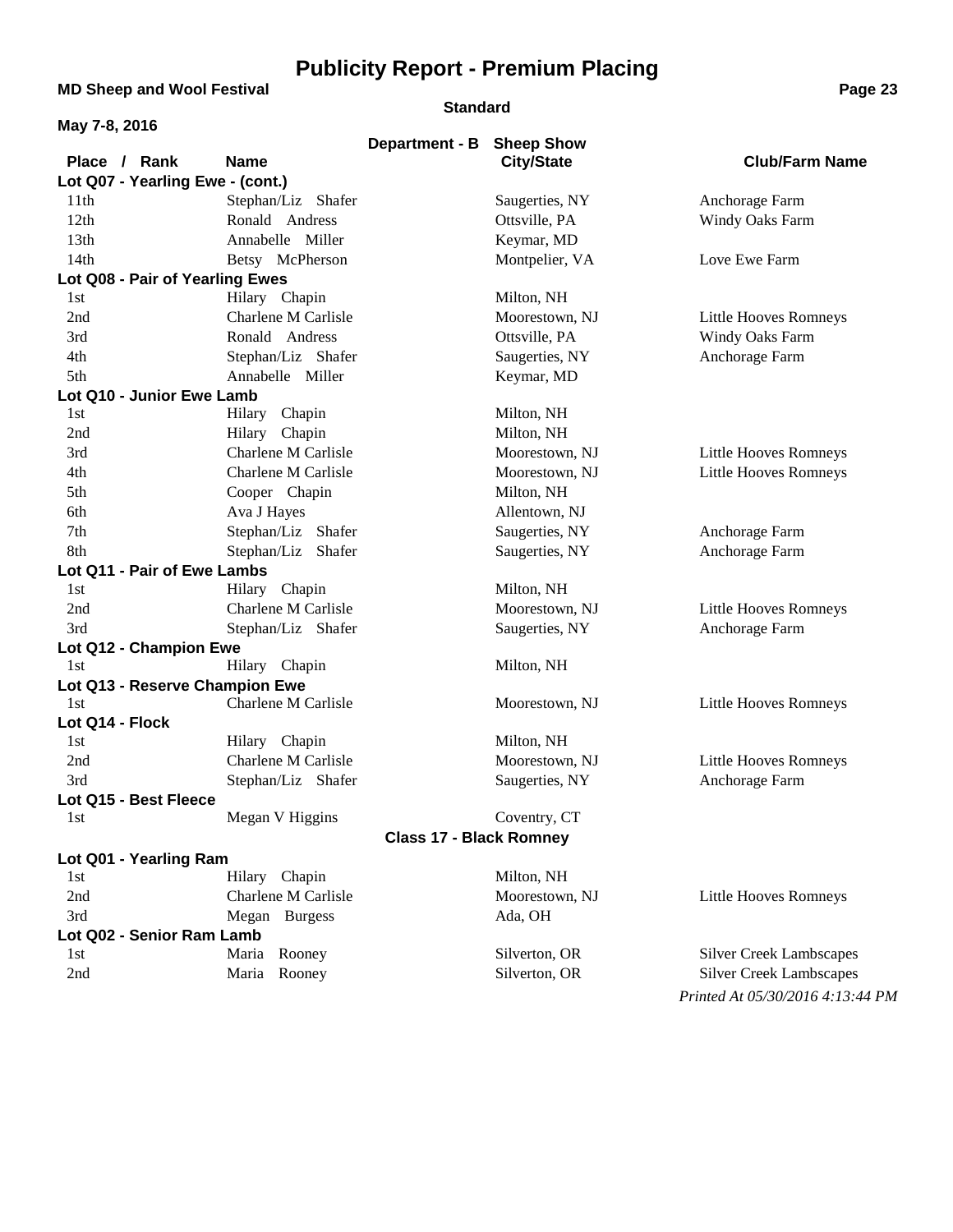**MD Sheep and Wool Festival <b>Page 24 Page 24** 

#### **Standard**

| May 7-8, 2016                   |                                      |                           |                                 |                                                |  |
|---------------------------------|--------------------------------------|---------------------------|---------------------------------|------------------------------------------------|--|
|                                 |                                      | Department - B Sheep Show |                                 |                                                |  |
| Place / Rank                    | <b>Name</b>                          |                           | <b>City/State</b>               | <b>Club/Farm Name</b>                          |  |
| Lot Q03 - Junior Ram Lamb       |                                      |                           |                                 |                                                |  |
| 1st<br>2nd                      | Hilary Chapin<br>Colton C Hayes      |                           | Milton, NH                      |                                                |  |
|                                 |                                      |                           | Allentown, NJ                   |                                                |  |
| 3rd<br>4th                      | Hilary Chapin<br>William Rogers      |                           | Milton, NH                      |                                                |  |
| 5th                             | Charlene M Carlisle                  |                           | Lafayette, NJ<br>Moorestown, NJ | Harmony Valley<br><b>Little Hooves Romneys</b> |  |
|                                 | Charlene M Carlisle                  |                           | Moorestown, NJ                  |                                                |  |
| 6th<br>7th                      | Stephan/Liz Shafer                   |                           |                                 | <b>Little Hooves Romneys</b>                   |  |
| 8th                             | Ronald Andress                       |                           | Saugerties, NY<br>Ottsville, PA | Anchorage Farm                                 |  |
| Lot Q04 - Pair of Ram Lambs     |                                      |                           |                                 | Windy Oaks Farm                                |  |
| 1st                             | Maria Rooney                         |                           | Silverton, OR                   | <b>Silver Creek Lambscapes</b>                 |  |
| 2nd                             | Hilary Chapin                        |                           | Milton, NH                      |                                                |  |
| 3rd                             | Charlene M Carlisle                  |                           | Moorestown, NJ                  | Little Hooves Romneys                          |  |
| Lot Q05 - Champion Ram          |                                      |                           |                                 |                                                |  |
| 1st                             | Hilary Chapin                        |                           | Milton, NH                      |                                                |  |
| Lot Q06 - Reserve Champion Ram  |                                      |                           |                                 |                                                |  |
| 1st                             | Maria Rooney                         |                           | Silverton, OR                   | <b>Silver Creek Lambscapes</b>                 |  |
| Lot Q07 - Yearling Ewe          |                                      |                           |                                 |                                                |  |
| 1st                             | Hilary Chapin                        |                           | Milton, NH                      |                                                |  |
| 2nd                             | Cooper Chapin                        |                           | Milton, NH                      |                                                |  |
| 3rd                             | Charlene M Carlisle                  |                           | Moorestown, NJ                  | Little Hooves Romneys                          |  |
| 4th                             | Hilary Chapin                        |                           | Milton, NH                      |                                                |  |
| 5th                             | Charlene M Carlisle                  |                           |                                 | Moorestown, NJ<br>Little                       |  |
| <b>Hooves Romneys</b>           |                                      |                           |                                 |                                                |  |
| 6th                             | Stephan/Liz Shafer                   |                           | Saugerties, NY                  | Anchorage Farm                                 |  |
| 7th                             | Callie Burgess                       |                           | Ada, OH                         |                                                |  |
| 8th                             | Stephan/Liz Shafer                   |                           | Saugerties, NY                  | Anchorage Farm                                 |  |
| 9th                             | Allison Seyfert                      |                           | Havre De Grace, MD              | Misty Rose Farm                                |  |
| 10th                            | Cheryl Dunlap                        |                           |                                 | Lore City, OH                                  |  |
| 11th                            | Cheryl Dunlap                        |                           | Lore City, OH                   |                                                |  |
| Lot Q08 - Pair of Yearling Ewes |                                      |                           |                                 |                                                |  |
| 1st<br>2nd                      | Hilary Chapin<br>Charlene M Carlisle |                           | Milton, NH                      | Moorestown, NJ<br>Little                       |  |
| <b>Hooves Romneys</b>           |                                      |                           |                                 |                                                |  |
| 3rd                             | Stephan/Liz Shafer                   |                           | Saugerties, NY                  | Anchorage Farm                                 |  |
| 4th                             | Cheryl Dunlap                        |                           | Lore City, OH                   |                                                |  |
| Lot Q10 - Junior Ewe Lamb       |                                      |                           |                                 |                                                |  |
| 1st                             | Charlene M Carlisle                  |                           | Moorestown, NJ                  | Little Hooves Romneys                          |  |
| 2nd                             | Hilary Chapin                        |                           | Milton, NH                      |                                                |  |
| 3rd                             | Hilary Chapin                        |                           | Milton, NH                      |                                                |  |
| 4th                             | Hunter F Hayes                       |                           | Allentown, NJ                   |                                                |  |
| 5th                             | Charlene M Carlisle                  |                           | Moorestown, NJ                  | Little Hooves Romneys                          |  |
| 6th                             | Megan V Higgins                      |                           |                                 | Coventry, CT                                   |  |
| 7th                             | Stephan/Liz Shafer                   |                           | Saugerties, NY                  | Anchorage Farm                                 |  |
|                                 |                                      | (cont.)                   |                                 |                                                |  |
|                                 |                                      |                           |                                 |                                                |  |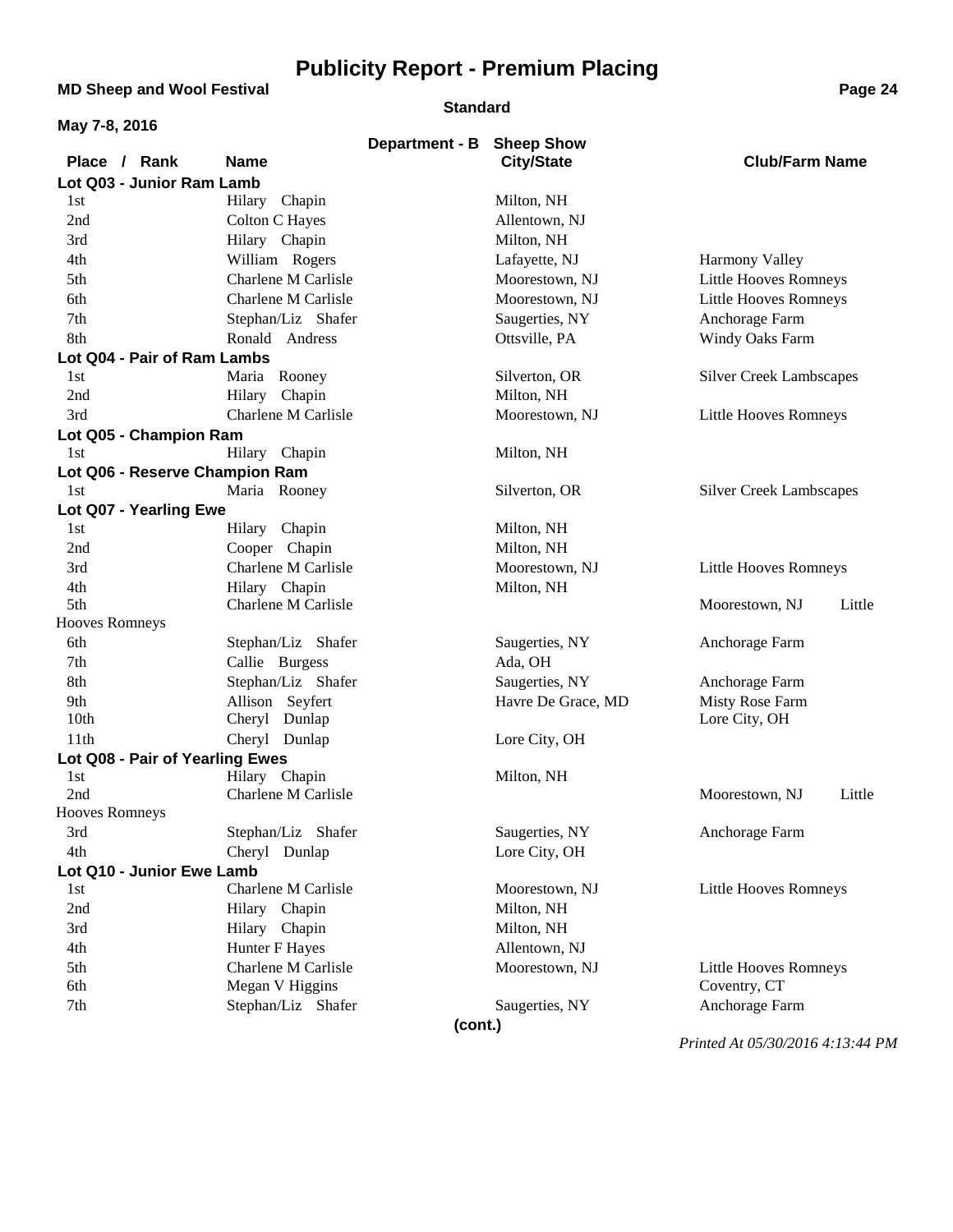**MD Sheep and Wool Festival <b>Page 25 Page 25** 

#### **Standard**

| May 7-8, 2016                                 |                     |                             |                                        |                                |
|-----------------------------------------------|---------------------|-----------------------------|----------------------------------------|--------------------------------|
| Place / Rank                                  | <b>Name</b>         | Department - B              | <b>Sheep Show</b><br><b>City/State</b> | <b>Club/Farm Name</b>          |
| Lot Q10 - Junior Ewe Lamb - (cont.)           |                     |                             |                                        |                                |
| 8th                                           | Stephan/Liz Shafer  |                             | Saugerties, NY                         | Anchorage Farm                 |
| 9th                                           | Ronald Andress      |                             | Ottsville, PA                          | Windy Oaks Farm                |
| 10th                                          | Ronald Andress      |                             | Ottsville, PA                          | Windy Oaks Farm                |
| Lot Q11 - Pair of Ewe Lambs                   |                     |                             |                                        |                                |
| 1st                                           | Hilary Chapin       |                             | Milton, NH                             |                                |
| 2nd                                           | Charlene M Carlisle |                             | Moorestown, NJ                         | <b>Little Hooves Romneys</b>   |
| 3rd                                           | Stephan/Liz Shafer  |                             | Saugerties, NY                         | Anchorage Farm                 |
| 4th                                           | Ronald Andress      |                             | Ottsville, PA                          | Windy Oaks Farm                |
| Lot Q12 - Champion Ewe                        |                     |                             |                                        |                                |
| 1st                                           | Hilary Chapin       |                             | Milton, NH                             |                                |
| Lot Q13 - Reserve Champion Ewe                |                     |                             |                                        |                                |
| 1st                                           | Charlene M Carlisle |                             | Moorestown, NJ                         | <b>Little Hooves Romneys</b>   |
| Lot Q14 - Flock                               |                     |                             |                                        |                                |
| 1st                                           | Hilary Chapin       |                             | Milton, NH                             |                                |
| 2nd                                           | Charlene M Carlisle |                             | Moorestown, NJ                         | Little Hooves Romneys          |
| 3rd                                           | Stephan/Liz Shafer  |                             | Saugerties, NY                         | Anchorage Farm                 |
| Lot Q15 - Best Fleece                         |                     |                             |                                        |                                |
| 1st                                           | Maria Rooney        |                             | Silverton, OR                          | <b>Silver Creek Lambscapes</b> |
|                                               |                     | <b>Class 18 - Finnsheep</b> |                                        |                                |
| Lot Q01 - Yearling Ram                        |                     |                             |                                        |                                |
| 1st                                           | Janice M Hamby      |                             | Quarryville, PA                        | Fair Winds Farm                |
| 2nd                                           | Janice M Hamby      |                             | Quarryville, PA                        | Fair Winds Farm                |
| Lot Q05 - Champion Ram                        |                     |                             |                                        |                                |
| 1st                                           | Janice M Hamby      |                             | Quarryville, PA                        | Fair Winds Farm                |
| Lot Q06 - Reserve Champion Ram                |                     |                             |                                        |                                |
| 1st                                           | Janice M Hamby      |                             | Quarryville, PA                        | Fair Winds Farm                |
| Lot Q07 - Yearling Ewe                        |                     |                             |                                        |                                |
| 1st                                           | Marie E Roenke      |                             | Trumansburg, NY                        |                                |
| 2nd                                           | Eunice Bench        |                             | Annandale, NJ                          | Seven Springs Farm             |
| 3rd                                           | Eunice Bench        |                             | Annandale, NJ                          | Seven Springs Farm             |
| Lot Q08 - Pair of Yearling Ewes               |                     |                             |                                        |                                |
| 1st                                           | Eunice Bench        |                             | Annandale, NJ                          | Seven Springs Farm             |
| Lot Q12 - Champion Ewe                        |                     |                             |                                        |                                |
| 1st                                           | Marie E Roenke      |                             | Trumansburg, NY                        |                                |
| Lot Q13 - Reserve Champion Ewe                |                     |                             |                                        |                                |
| 1st                                           | Eunice Bench        |                             | Annandale, NJ                          | Seven Springs Farm             |
| Lot Q15 - Best Fleece                         |                     |                             |                                        |                                |
| 1st                                           | Janice M Hamby      |                             | Quarryville, PA                        | Fair Winds Farm                |
| <b>Class 19 - Bluefaced Leicester (Black)</b> |                     |                             |                                        |                                |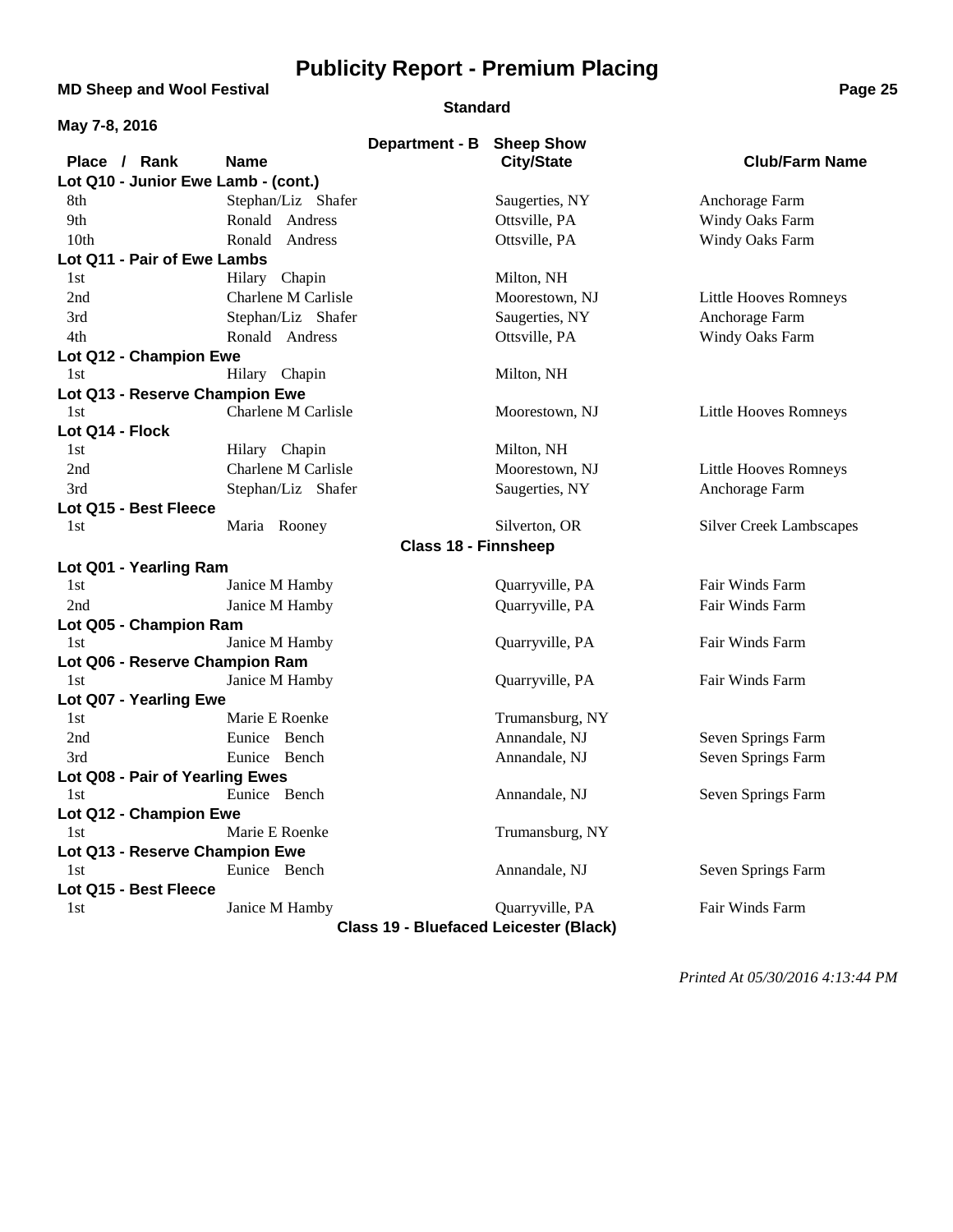**MD Sheep and Wool Festival <b>Page 26 Page 26 Page 26** 

#### **Standard**

| May 7-8, 2016                   |                     |                     |                                                |                       |
|---------------------------------|---------------------|---------------------|------------------------------------------------|-----------------------|
| Place / Rank                    | <b>Name</b>         |                     | Department - B Sheep Show<br><b>City/State</b> | <b>Club/Farm Name</b> |
| Lot Q01 - Yearling Ram          |                     |                     |                                                |                       |
| 1st                             | Ellora Chapin       |                     | Milton, NH                                     |                       |
| 2nd                             | Wm/Sharon O'Donnell |                     | Chagrin Falls, OH                              | Shepherd's Run        |
| 3rd                             | Brenda Lelli        |                     | Coopersville, MI                               | <b>Beechtree Farm</b> |
| Lot Q03 - Junior Ram Lamb       |                     |                     |                                                |                       |
| 1st                             | Margaret Van Camp   |                     | Swartz Creek, MI                               |                       |
| 2nd                             | Margaret Van Camp   |                     | Swartz Creek, MI                               |                       |
| 3rd                             | Cathleen C Shiff    |                     | Amissville, VA                                 | Wits End Farm         |
| Lot Q04 - Pair of Ram Lambs     |                     |                     |                                                |                       |
| 1st                             | Margaret Van Camp   |                     | Swartz Creek, MI                               |                       |
| Lot Q05 - Champion Ram          |                     |                     |                                                |                       |
| 1st                             | Margaret Van Camp   |                     | Swartz Creek, MI                               |                       |
| Lot Q06 - Reserve Champion Ram  |                     |                     |                                                |                       |
| 1st                             | Margaret Van Camp   |                     | Swartz Creek, MI                               |                       |
| Lot Q07 - Yearling Ewe          |                     |                     |                                                |                       |
| 1st                             | Margaret Van Camp   |                     | Swartz Creek, MI                               |                       |
| 2nd                             | Ellora Chapin       |                     | Milton, NH                                     |                       |
| 3rd                             | Brenda Lelli        |                     | Coopersville, MI                               | <b>Beechtree Farm</b> |
| 4th                             | Brenda Lelli        |                     | Coopersville, MI                               | <b>Beechtree Farm</b> |
| Lot Q08 - Pair of Yearling Ewes |                     |                     |                                                |                       |
| 1st                             | Brenda Lelli        |                     | Coopersville, MI                               | <b>Beechtree Farm</b> |
| Lot Q10 - Junior Ewe Lamb       |                     |                     |                                                |                       |
| 1st                             | Margaret Van Camp   |                     | Swartz Creek, MI                               |                       |
| 2nd                             | Ellora Chapin       |                     | Milton, NH                                     |                       |
| 3rd                             | Margaret Van Camp   |                     | Swartz Creek, MI                               |                       |
| Lot Q11 - Pair of Ewe Lambs     |                     |                     |                                                |                       |
| 1st                             | Margaret Van Camp   |                     | Swartz Creek, MI                               |                       |
| Lot Q12 - Champion Ewe          |                     |                     |                                                |                       |
| 1st                             | Margaret Van Camp   |                     | Swartz Creek, MI                               |                       |
| Lot Q13 - Reserve Champion Ewe  |                     |                     |                                                |                       |
| 1st                             | Margaret Van Camp   |                     | Swartz Creek, MI                               |                       |
| Lot Q15 - Best Fleece           |                     |                     |                                                |                       |
| 1st                             | Margaret Van Camp   |                     | Swartz Creek, MI                               |                       |
|                                 |                     | Class 999 - Supreme |                                                |                       |
| Lot S01 - Supreme Champion Ram  |                     |                     |                                                |                       |
| 1st                             | Christian Day       |                     | Greenfield, IN                                 |                       |
| Lot S02 - Supreme Champion Ewe  |                     |                     |                                                |                       |
| 1st                             | Simmons/Ham         |                     | Tivoli, NY                                     | Wil-Hi Farm           |
| Lot S03 - Supreme Fleece        |                     |                     |                                                |                       |
| (cont.)                         |                     |                     |                                                |                       |
|                                 |                     |                     |                                                |                       |